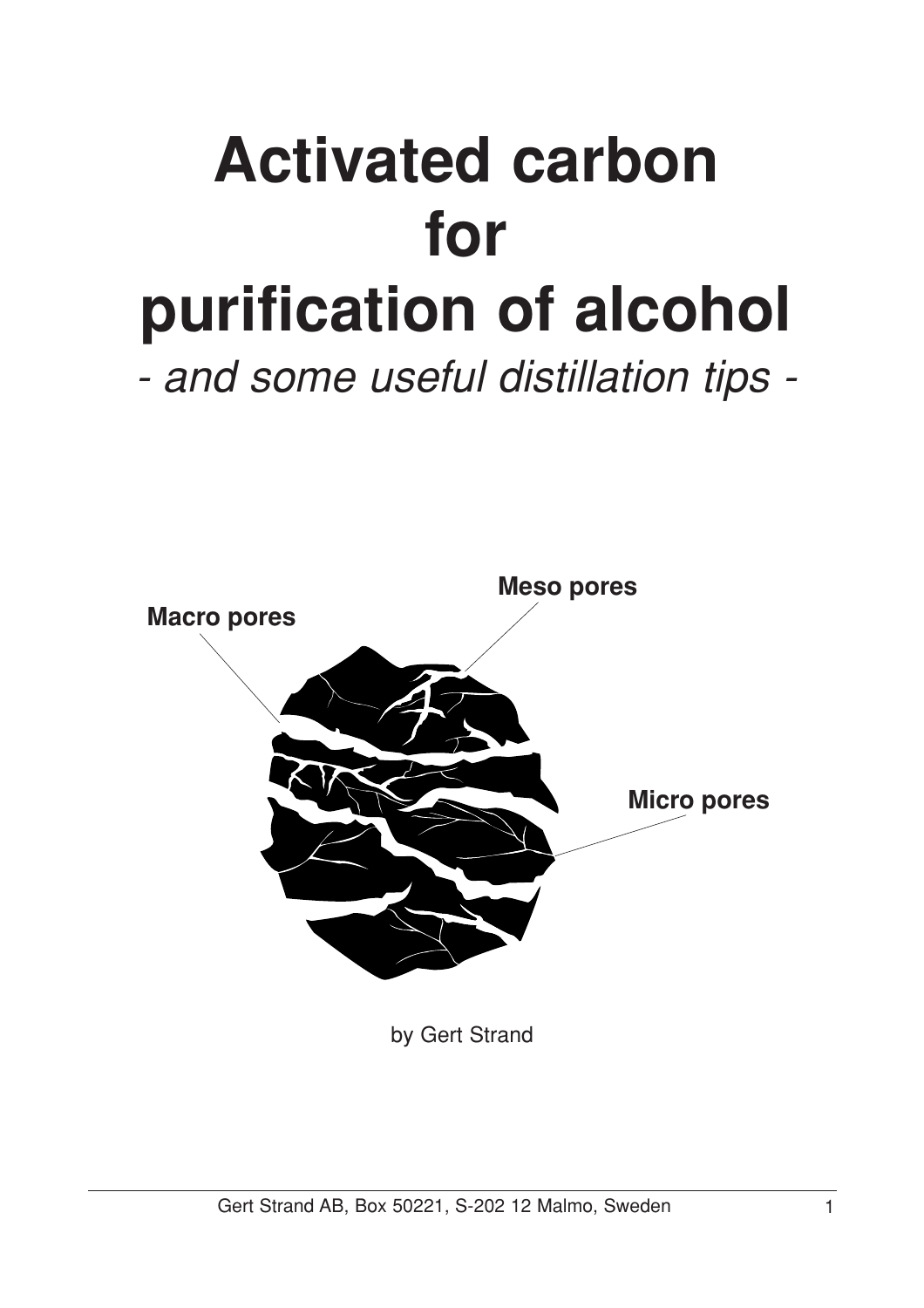## **CONTENTS**

| What is important for the purification of alcohol as                                |  |
|-------------------------------------------------------------------------------------|--|
|                                                                                     |  |
|                                                                                     |  |
|                                                                                     |  |
|                                                                                     |  |
|                                                                                     |  |
| Ash content and after-treatment of activated carbon 8                               |  |
|                                                                                     |  |
| Pore structure depends on raw materials used 9                                      |  |
| Best pore combination for the purification of home-distilled alcohol 10             |  |
|                                                                                     |  |
| Does all home-distilled pure alcohol require purification with activated carbon? 12 |  |
|                                                                                     |  |
|                                                                                     |  |
| There are 2 kinds of absorption, physical and chemical 12                           |  |
| Three available forms of activated carbon 12                                        |  |
| Purification ability depends on many things, including 12                           |  |
| The substances that will be absorbed depend on 13                                   |  |
|                                                                                     |  |
|                                                                                     |  |
|                                                                                     |  |
|                                                                                     |  |
|                                                                                     |  |
|                                                                                     |  |
|                                                                                     |  |
|                                                                                     |  |
|                                                                                     |  |
| There are two ways to recycle activated carbon 20                                   |  |
| Recycling with heat within the industry is done as follows 20-21                    |  |
|                                                                                     |  |
| Effectiveness can be increased significantly 22                                     |  |
|                                                                                     |  |
|                                                                                     |  |
|                                                                                     |  |
| Preparing the mash and getting better-tasting alcohol 28                            |  |
|                                                                                     |  |
|                                                                                     |  |
| Cleaning of a copper still with GLASRENS 28                                         |  |
|                                                                                     |  |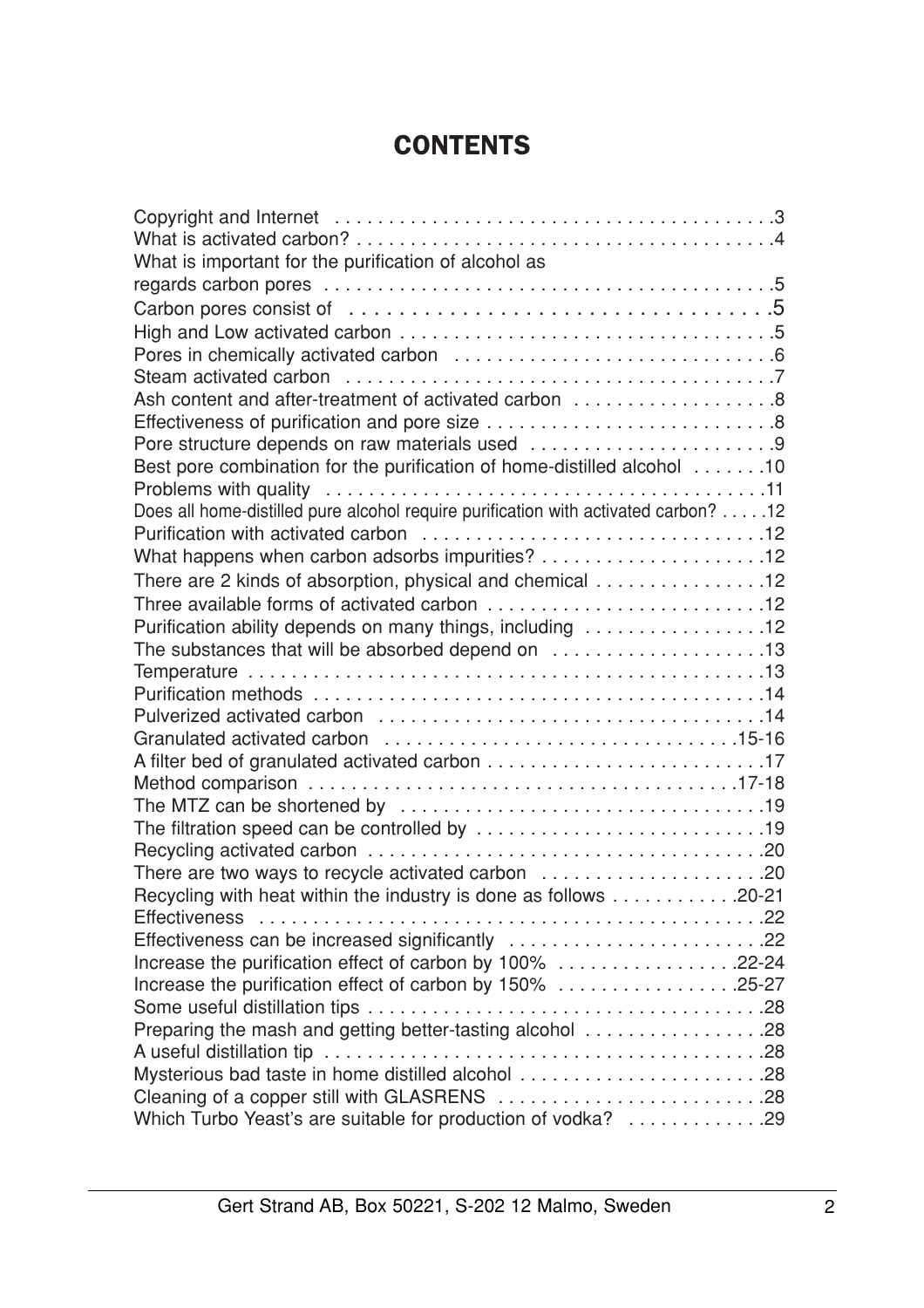# Copyright and Internet

#### **Activated carbon for purification of alcohol**

Gert Strand

Internet publishing: Gert Strand, Malmoe, Sweden Set with: Times and Helvetica Drawings: Sam Persson and Armin Mededovic, Malmoe, Sweden Printed by: Gert Strand, Malmoe, Sweden, 2001

## Copyright

Reproduction of the contents of this book, in whole or part is forbidden, and is a breach of the Law of Copyright without the express permission of the author. Neither is it permitted to reproduce figures or illustrations and applies to all forms of reproduction, by copying, printing, duplicating, stenciling, tape recording, etc.

© Gert Strand, Box 50221, 202 12 Malmoe, Sweden, 2001.

### Free distribution of this E-book

This E-book may be distributed freely as long as the publication is unchanged and distributed in its **entirety**. The latest update of this E-book can be downloaded free from: www.homedistillation.com/freebook.htm

Please refer this free, valuable E-book to all your friends.

#### Print out this book before reading

As this book contains a high amout of information - it is more convenient to reed it on paper.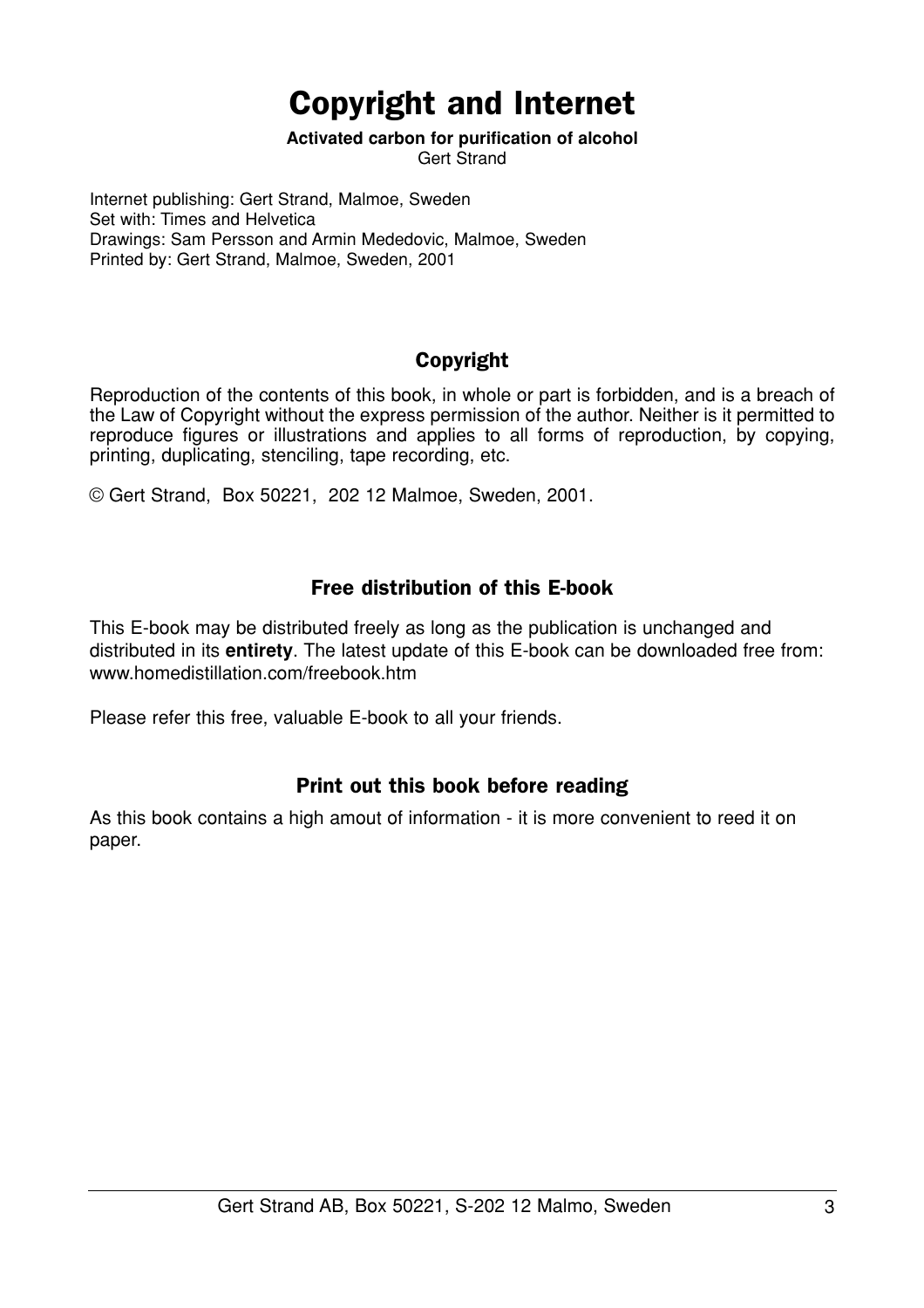## **ACTIVATED CARBON FOR PURIFICATION OF ALCOHOL**

### **What is activated carbon?**

Activated carbon is the common term used for a group of absorbing substances of crystalline form, having large internal pore structures that make the carbon more absorbent. Activated carbon is manufactured according to the Ostreijkos patents of 1900 and 1902. Every year, approximately one hundred fifty thousand metric tons of pulverized activated carbon are manufactured, together with one hundred fifty thousand metric tons of granules and thirty thousand metric tons of pellets/rods. Many different materials can be activated (wood, plastic, stone and synthetic materials) without actually turning them into carbon, and one can still get the same effect.

Activated carbon is the most popular and the cheapest material used in purification of alcohol, and steam-activated carbon is derived from natural raw materials. Much of activated carbon is regenerated (cleaning/desorption) and is used hundreds, or even thousands, of times.

Carbon is made from a variety of raw materials that are heated and further treated. During this treatment, some parts turn to gas and leave pores behind. There are hundreds of varieties of carbon on the market, but only a few are suitable for the purification of alcohol. Some types of carbon make the alcohol worse than before filtering - the reason for this is explained further on in this document.

We often speak of the absorption surface of carbon, which can vary from 400-1600 sq. meter per gram, as a measure of the effectiveness of carbon. This is incorrect. The effectiveness of carbon depends on its ability to absorb a certain substance or substances, depending on the chemical and physical properties that carbon possesses. Activated carbon can be manufactured for different purposes.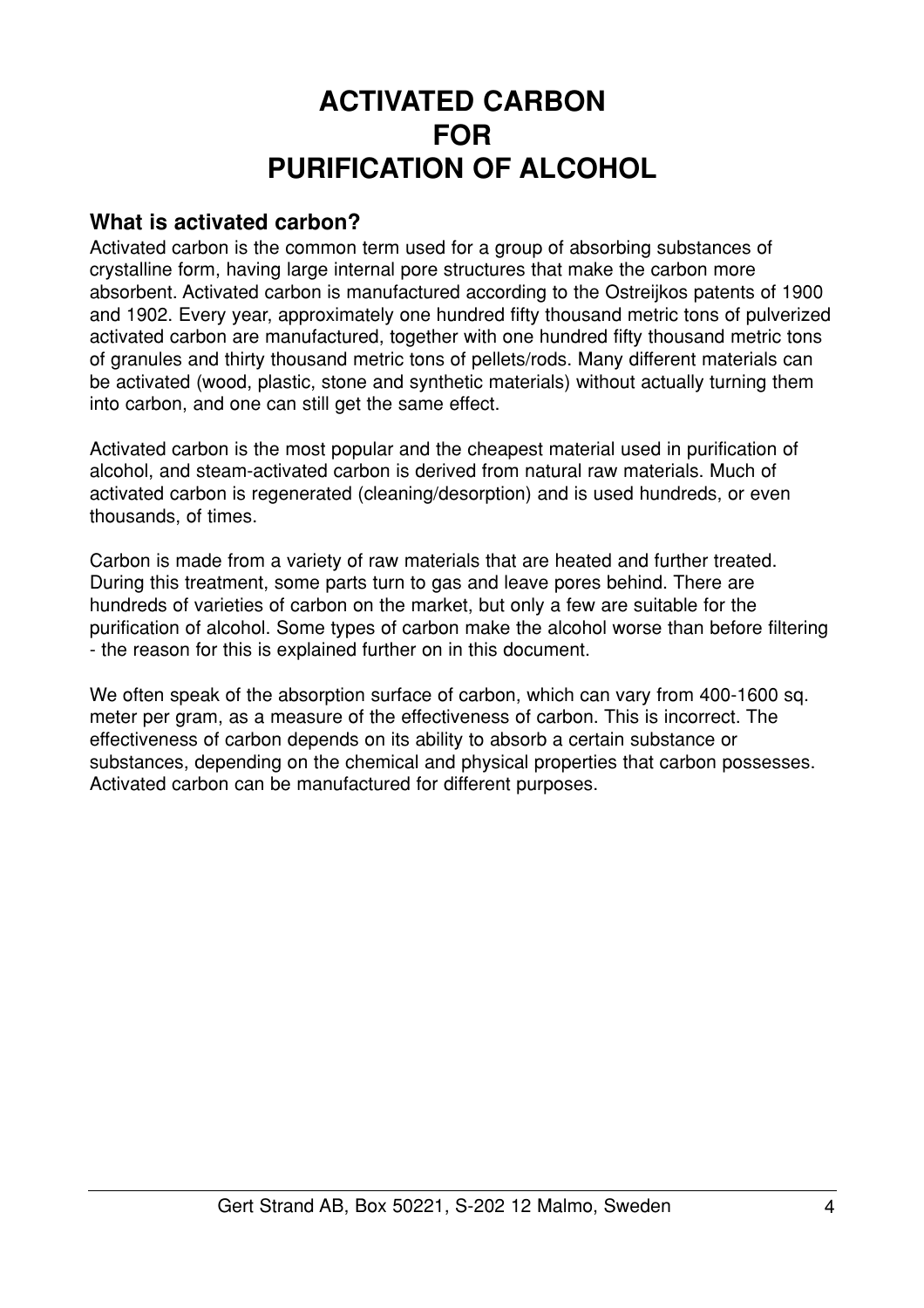## **What is important for the purification of alcohol as regards carbon pores:**

- 1. The size of the pores in the carbon at the molecule level
- 2. What use one makes of the different carbon pores
- 3. How the different types of carbon pores are distributed

### **Carbon pores consist of:**

1. Micro pores with a radius of less than 1 nm (small pores)



- 2. Meso pores with a radius of 1-25 nm (medium pores)
- 3. Macro pores with a radius larger than 25 nm (large pores)

Large pores are used for the **transport** of liquid **through** the carbon, and absorption occurs in the medium and small pores. Pores are formed during the manufacturing process, when the carbon is activated. The activation basically means that pores are created in a non-porous material by means of chemical reactions.

There are two different methods for this and they produce totally different pore structures:

- 1. Chemical activation
- 2. Activation by steam

The large macro pores act as **channels through the** carbon to the meso- and micro pores. Granular activated carbon always has macro pores, but in powdered activated carbon often no macro pores are to be found, since after grinding, the carbon consists of very small particles.

## **High and Low activated carbon**

It has become standard practice to describe the level of activity in the carbon by the quantity of the carbon that has become gaseous and left behind empty spaces (the pores). Thus, a high activated carbon is the one with the most empty space. Such carbon has many meso pores and macro pores. It can have so many large meso pores (12-25 nm) and a large quantity of macro pores that it is not suitable for purification of alcohol. That a carbon is high activated is no guarantee of its quality or a measure of its effectiveness.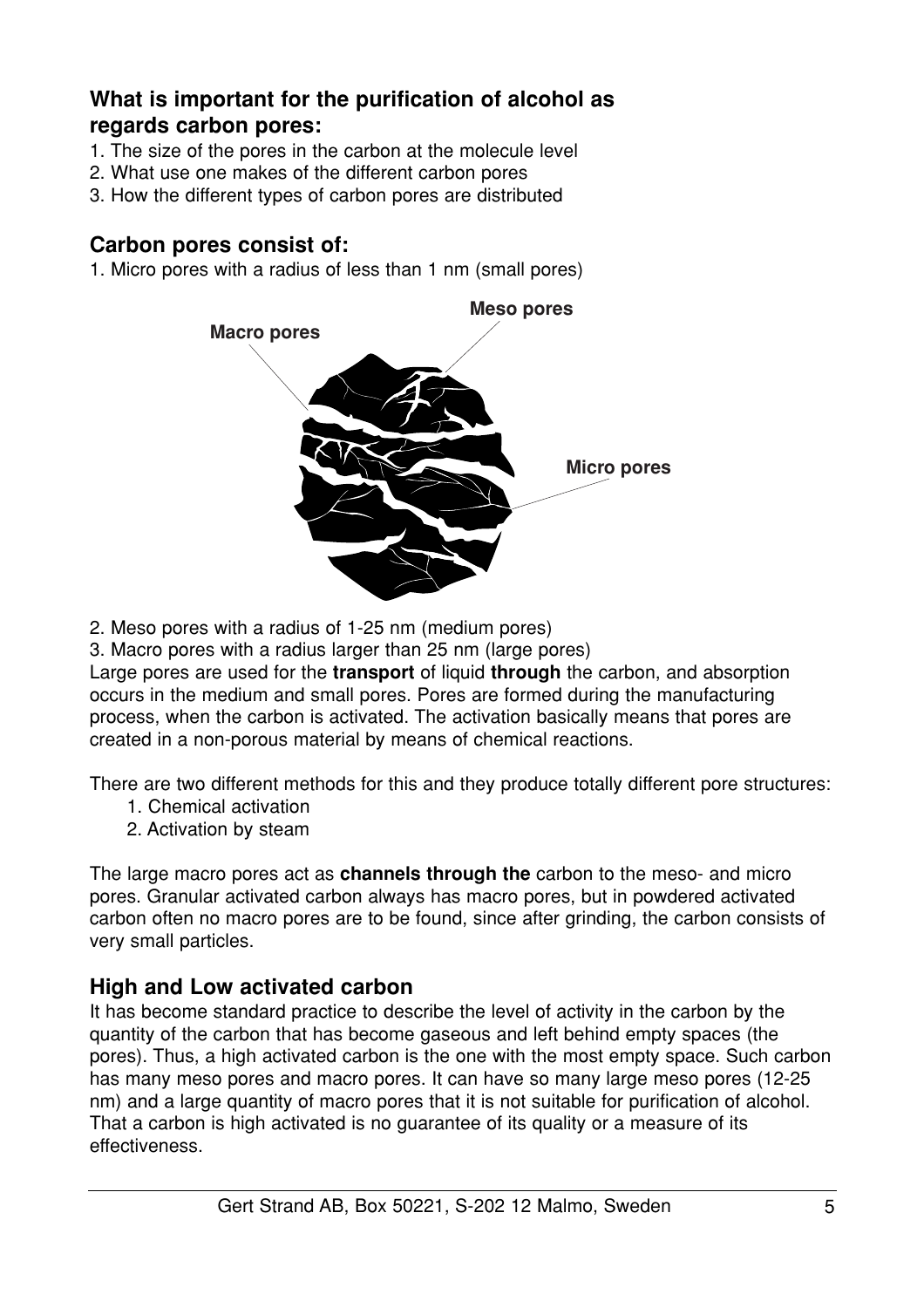#### **Pores in chemically activated carbon**

Chemical activation is principally used for the activation of wood-based activated carbon and activated carbon made from stones, e.g., olive stones. This differs from steam activation in that carbonification and activation occur simultaneously. The raw material, usually wood chips, is mixed with an activating and dehydrating substance, usually phosphoric acid or zinc chloride. The activation takes place at a low temperature: 500°C is the norm, but sometimes it can go up to 800°C. The phosphoric acid causes the wood to swell and open its cellulose structure. During the activation, the phosphoric acid acts as a stabilizer and ensures that the carbon does not collapse again. The result is a very porous activated carbon full of phosphoric acid. This is later washed out and re-used in the next production.

As a result of the manufacturing process, no "chips" (crystalline plates) are to be found in this carbon. Instead, the carbon acquires a very open pore structure, which is ideal for the absorption of large molecules, e.g., in the clarification of liquids. As a rule, this carbon is ground down to powdered carbon.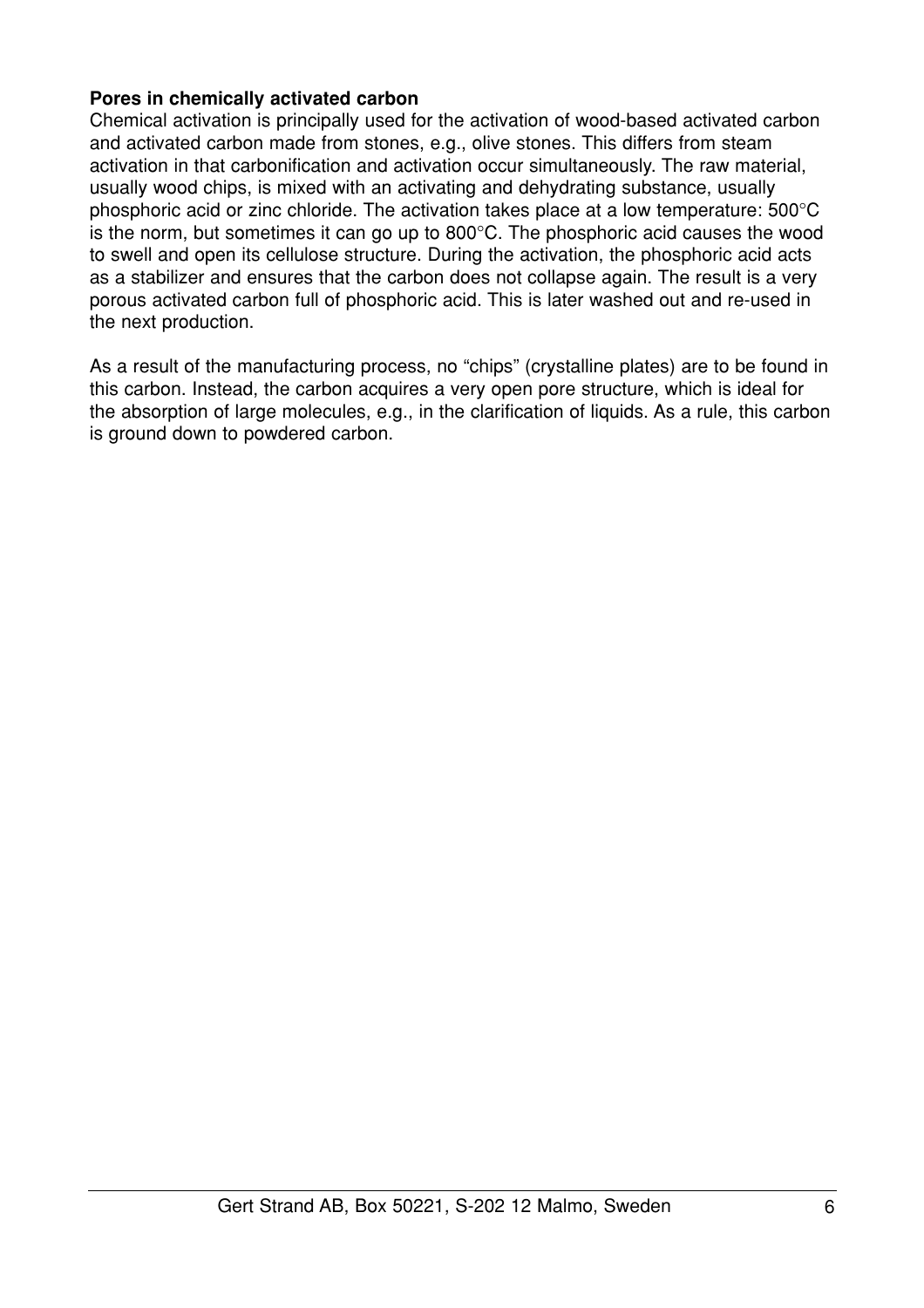#### **Steam activated carbon**

.

Steam activation is used throughout for the activation of carbon made from peat, coal, coconut shells, lignite, anthracite, or wood. First, the raw material is converted into carbon by heating. When coal is used as the raw material in steam activation, it always consists of small graphic-like plates, rather like potato crisps. The crisps are flat or a little curved, just like potato crisps, 0.35 nm thick and a few nm in width and length. The crisps are in disarray, as in a bag of potato crisps.

Water steam +130°C is then blown in at a coal temperature of approx. 1000°C. Some of the crisps ("in the bag") become gas and leave pores (empty space) behind. The form this takes depends largely on the raw material used. A hard material, like coconut shell, leaves almost nothing but micro pores, while a soft material like peat always get many meso pores as well.



If we continue for a long period to blow in more steam, more and more crisps turn to gas and leave empty spaces (pores) behind. First we get micro pores. As the process continues, the surrounding crisps also turn to gas and the pores develop into meso pores. If we continue still further, we get a macro pore. This is usually already found in the structure of the raw material, so we do not need to make more. Wood, peat, and coconut shell have definite cellular structures that are maintained throughout the entire activation process.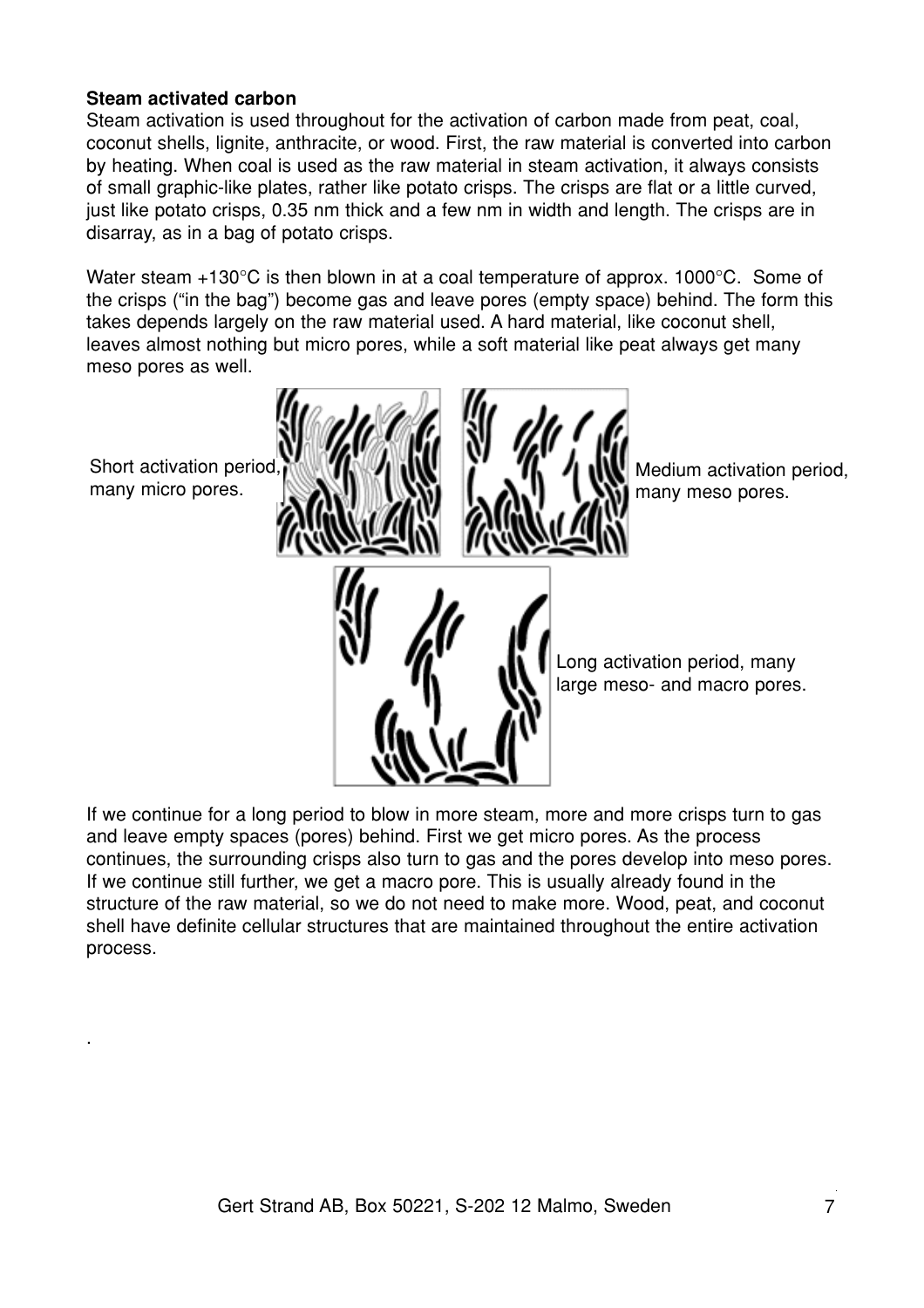Re-formed activated carbon (compressed under high pressure) is also manufactured, often as small pellets a few mm long. Powdered charcoal is mixed with a binding agent and compressed under high pressure. Here, the macro pores are formed in the cracks between the powder particles. This type of activated carbon is not good for alcohol purification: the pellets are too big, the contact surface is too small, and the contact time is too short.

#### **Ash content and after-treatment of activated carbon**

The ash content of activated carbon is a measure of the mineral content (Ca, Mg, Si, Fe, salts, etc.) left in the carbon after the manufacturing process. We are only interested in the soluble (in water and alcohol) substances that remain. **We don't want to drink them,** and they often leave a deposit in the alcohol. Therefore, activated carbon used for purification of water, alcohol, and other foodstuffs is cleaned with acid, often followed by water, to get rid of most of these substances.

But - **all this carbon is meant to be used in carbon beds** that are **started up in the correct way.** This includes wetting and washing (or rinsing) the carbon. No carbon bed in an industrial filter is started unless the carbon has been **saturated for 24 hours** and thereafter **rinsed** for some hours. In this way **all the remaining soluble substances are washed out.** 

The amateur distiller, who often pours dry carbon into a pipe and then directly filters the alcohol through it, releases the substances from the carbon and then drinks them. Carbon made from coconut shells usually leaves a white deposit in the alcohol. The carbon almost exclusively contains micro pores and is difficult to clean: hence the deposits. If you start up the carbon in the way recommended here, this problem will disappear by itself. In difficult cases an extra 10 liters of water is filtered through the carbon bed before alcohol is filtered.

#### **Effectiveness of purification and pore size**

Only a small part of the carbon's absorption surface is such that impurities can get stuck in them. The largest surface area is made up of micro pores, normally 90-98%. One to ten percent are meso pores and ca. 1% are macro pores. Many of the impurities we want to separate from the alcohol have molecules 2-10 nm in size, and are too large to be caught in the micro pores. **We also need meso pores**. Ideally, the pores in the carbon are slightly larger than the impurities that are to be caught in them. Smaller pores are not found, and there are few larger pores.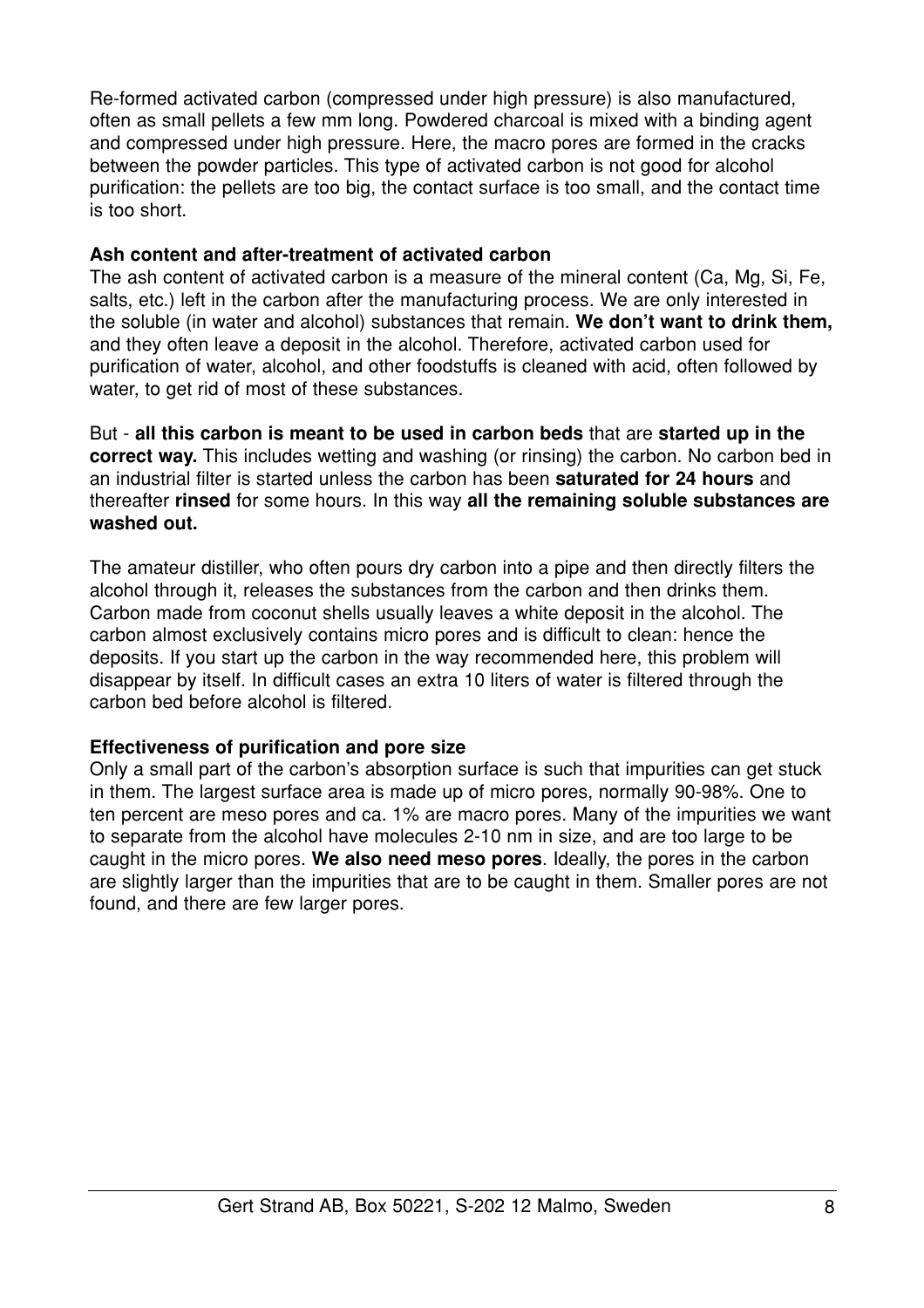#### **Pore structure depends on raw materials used**

Activated carbon made from **peat** has both meso- and micro pores. In the manufacturing process it is possible to control the distribution of meso- and micro pores and get many meso pores for a **multipurpose** activated carbon. Even pulverized peat carbon contains meso pores.

Activated carbon made from mined **stone coal** also has both micro- and meso pores and also has a **multipurpose** character. Some of the most popular coal carbons on the market have 0.4-1.4 mm grains. An increasingly popular newcomer is coal carbon with smaller grains: 0.4-0.85 mm.

Activated carbon based on **lignite** has many meso pores 1-4 nm in size, along with larger meso pores with easy accessibility, also in pulverized form.

Activated carbon based on **coconut shell** has only micro pores throughout, less than 1 nm in size. If you purify alcohol (where many impurities are between 2-10 nm) with coconut carbon, you soon clog up the entrances to the micro pores, with the result that you cannot use the carbon to its fullest capacity. However, it can still be successful, since coconut carbon often has 2-3 times the ability of other carbons.

**Chemically activated carbon** is extremely porous, with many micro- and meso pores. Compared with steam-activated carbon, chemically activated carbon has a surface that **takes in less liquid and has a more negative charge.** This **reduces** the effect in the purification of alcohol.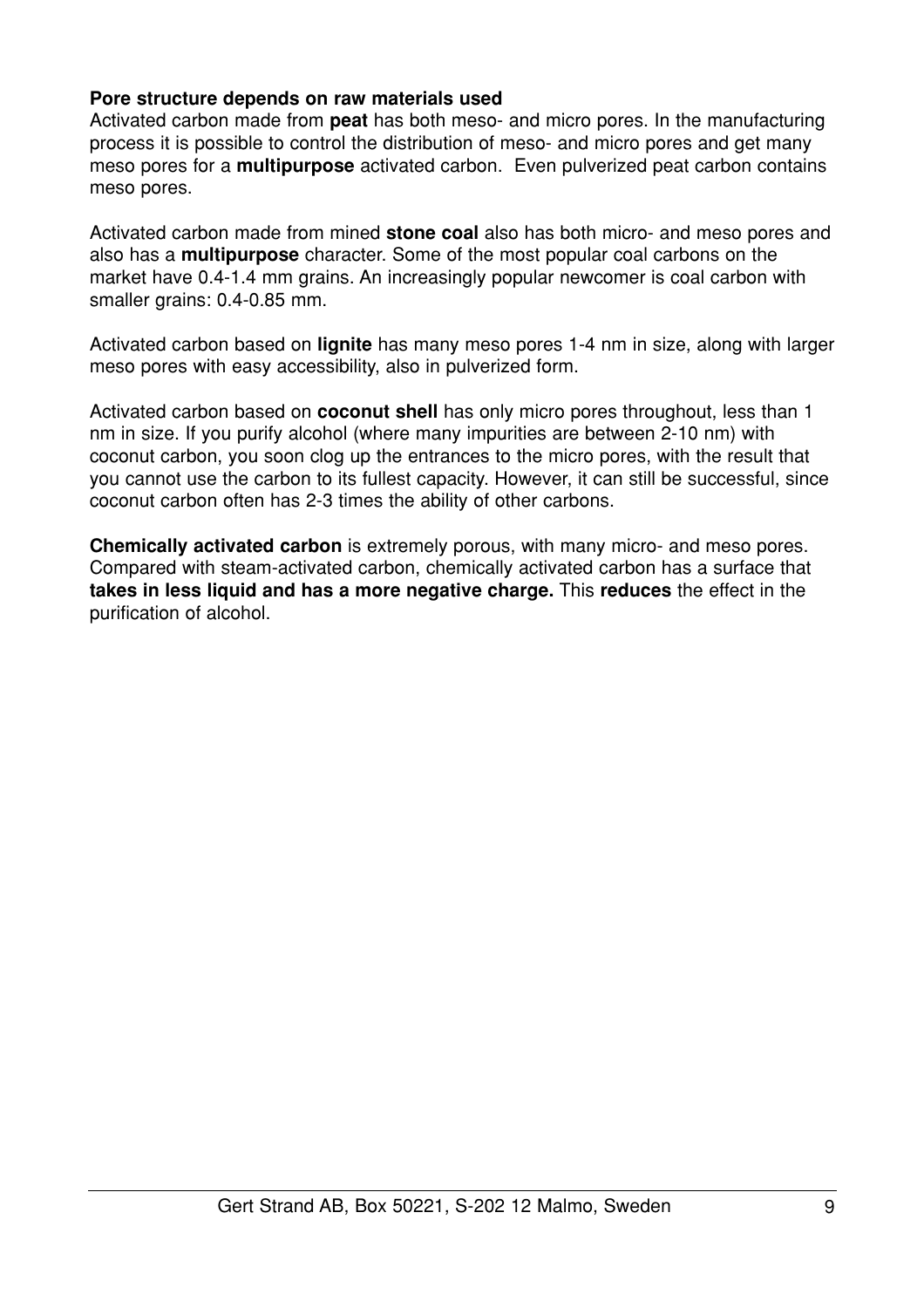#### **Best pore combination for the purification of home-distilled alcohol**

Several activated carbons are available for perfect purification on an industrial scale. This is because the alcohol is filtered from below upward and the contact time can be controlled by a **slow** flow-through speed. The amateur distiller filters downward from above, a process that is usually too fast for the carbon purification process.

So a simple peat carbon can be as good as - or even better than - a significantly better coal carbon. It depends more on how small one can get the granules. A coconut carbon of 0.4-0.85 mm, which is almost without meso pores, can do a fantastic job. The impurities are caught between the grains and in the approaches to the micro pores **because the filtration is slow.** Likewise, a peat carbon (0.25-1 mm) can work better than a significantly "better" carbon.

Peat carbon usually has a surface of approx. 750 sq. meter / g, weighs half of, and can purify better than twice as much "good" carbon. This occurs because of **slow** filtering (longer contact time), a **large contact surface,** and also because there are **many meso pores** in peat carbon. On the other hand, it is not as good for regeneration in repeated use, as it is easily broken. Harder carbons, like **stone carbon, are better for regeneration.**

There is no obvious carbon for the amateur's use. One can choose a carbon with 0.4- 0.85 mm grain, or mix 2-3 varieties. The tried and tested mix is that of stone carbon and peat carbon. With Prestige activated stone carbon, 0.4-1.4 mm, the quality is consistent. It is a reliable carbon, but the grains are large, 0.4-1.4 mm, so it does not always have enough time to be 100% effective. Peat carbon has smaller grains and many meso pores, giving slow filtration. It is also popular to mix coal carbon 0.4-1.4 mm and a coal carbon that has smaller grains, 0.4-0.85 mm.

Lately, many people have started to use stone carbon only, 0.4-0.85 mm. As it is a coal carbon, it has both micro- and meso pores, and the small granules make this carbon preferable. In terms of quality, the Prestige activated carbons found at www.partyman.se are the best. Here one can choose between the leading products' qualities. Prestige activated carbons are useful as they **set the standard** and can be used to **compare** and evaluate other brands. The first thing to check when a carbon does not work is its ability to purify alcohol. With a Prestige carbon one always knows it works.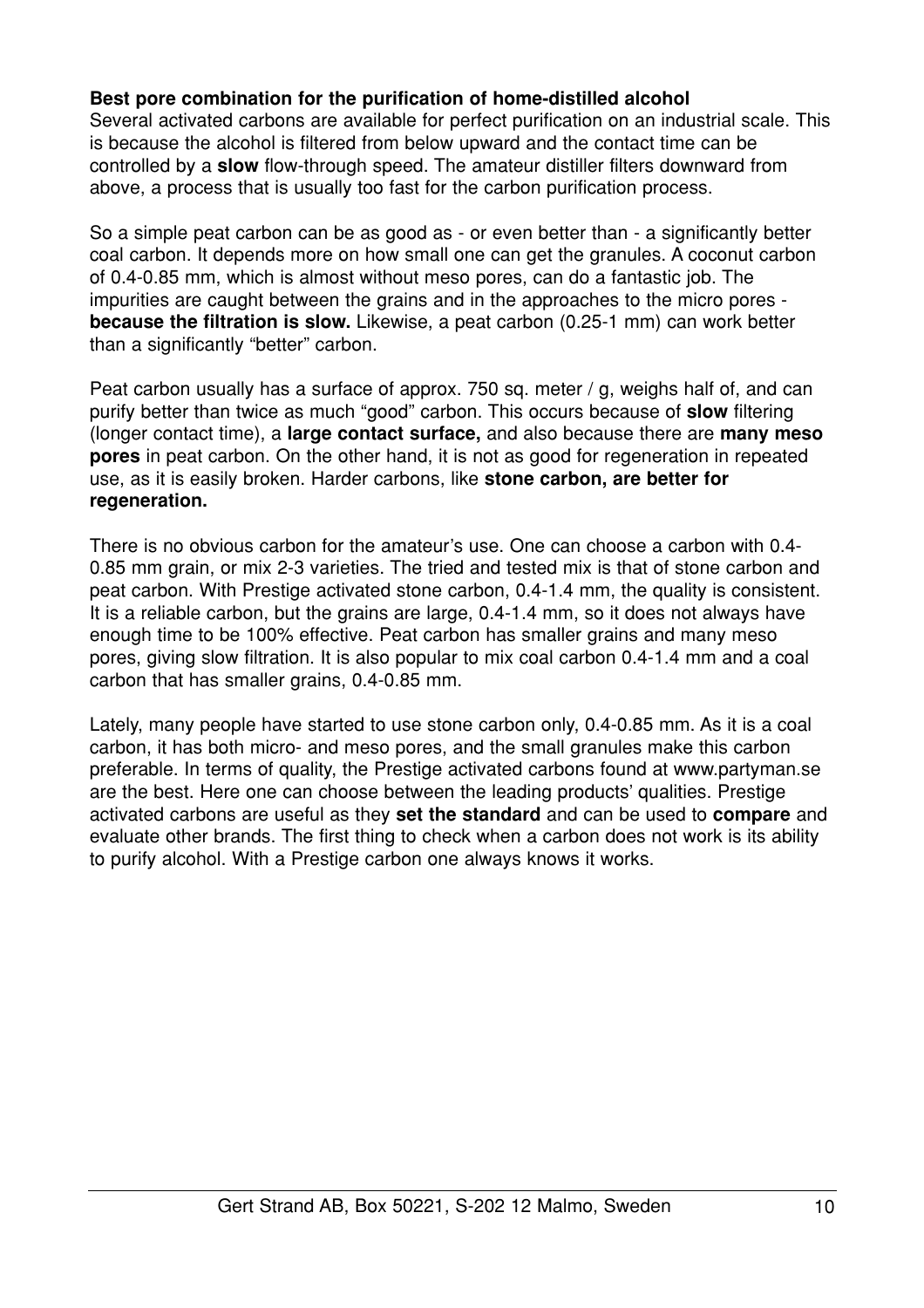#### **Problems with quality**

There are large numbers of quality problems with activated carbon. The most common problem is the deposit in the alcohol. This is typical of coconut carbon. One time it's fantastically good, the next time the carbon leaves a deposit. Usually this means that the manufacturer has not given the carbon a proper acid washing. If this is not done properly, the carbon leaves a deposit; next time there is no deposit, so the washing has been done correctly.

You must wash out the substances from the carbon remaining from the manufacturing process: they are not carbon, and have not turned to gas and left the carbon during the manufacturing process. When the carbon leaves a deposit (not to be confused with the chalky deposit from the "too hard" water in which the alcohol was sometimes diluted), it is these substances (the salts) that are deposited. They get mixed in with the alcohol and later begin to separate as white particles.

Another common problem is the poor sifting of small-grained carbon. The powder is not properly sifted away and the filtration stops. Similarly, there may be too few small granules, speeding up the filtration, thus the carbon does not manage complete absorption. The same happens if granules too large in size are chosen. For example, 1-3 mm granules will not work at all.

Another quality problem is that the sales person has no notion of what she/he is selling to you. They sometimes tell you that "this" is a wood carbon – when it's a peat carbon. The carbon is re-packaged and the label information is not consistent with the content. One brand can be bought in two types with exactly the same content information, one manufactured in Europe, the other in China. The European carbon is far superior, despite the fact that they should be exactly the same.

Worst of all are ignorant dealers, who think that **all** activated carbon can be used for purification of alcohol. This is **no**t the case. First and foremost it must be a pure (food grade) activated carbon for foodstuffs, like drinking water or alcohol. Instead they sell carbon meant for air or gas filtering. This type of carbon has not been rinsed after manufacture, and there are many undesirable substances in the alcohol, which then must be discarded. If the carbon is chemically activated, one gets phosphoric acid or other chemicals.

Some types of carbon are made from byproducts like oil, bone, animal carcasses and other material, which cannot be used for food-grade carbon. Many of these carbons give the alcohol a worse taste than before purification (often a gunpowder taste). It is a direct health hazard.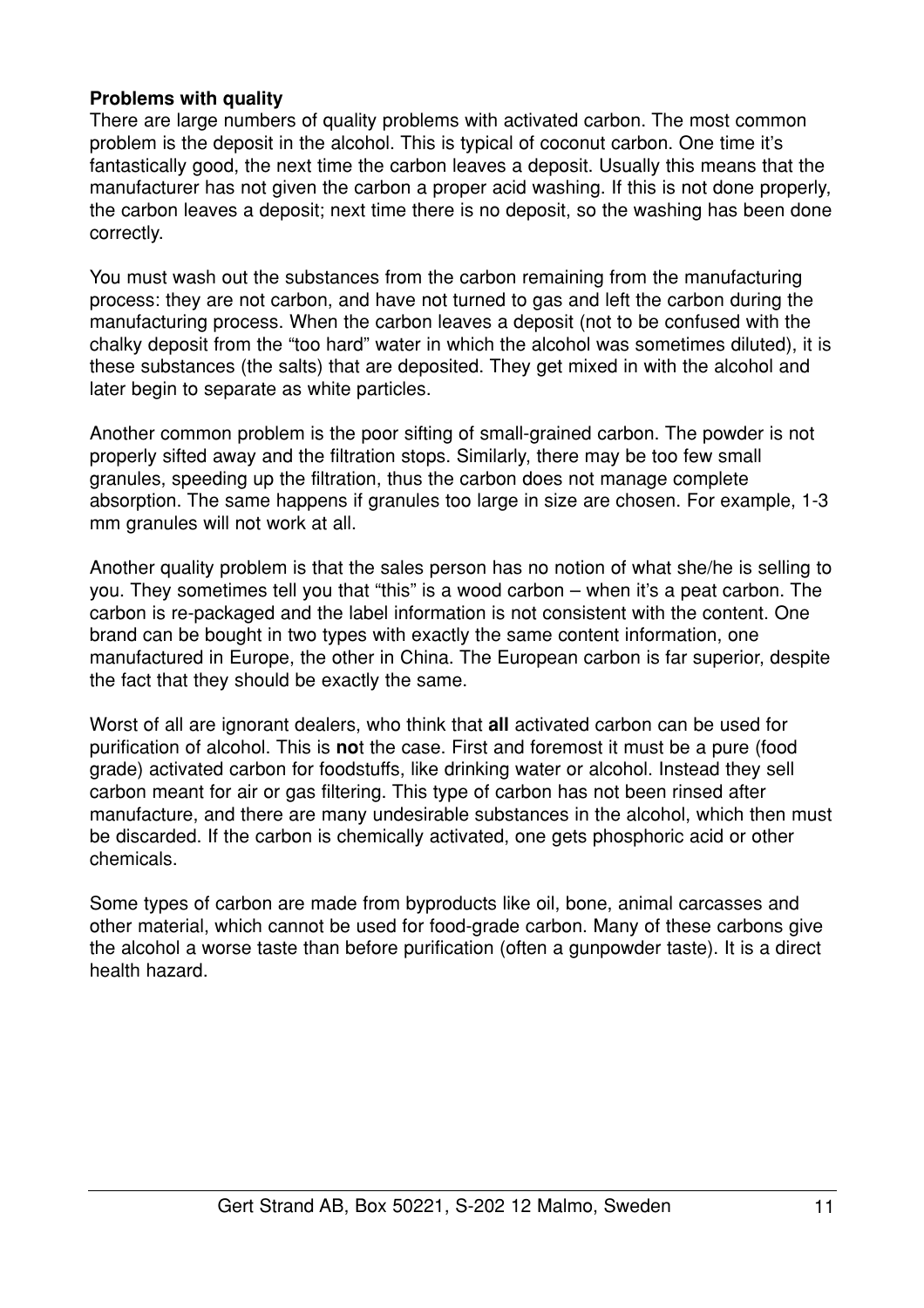#### **Does all home-distilled pure alcohol require purification with activated carbon?**

**Yes.** Even if one makes equilibrated distillation, collects pure 95% body only, there will be traces from the fore shots and the head in the alcohol. Books and experts might tell you this is not so, but it is **easy** to prove: regenerate the carbon in an oven and smell the vapor.

#### **Purification with activated carbon**

Activated carbon as a means of purification of alcohol is a very effective natural product. It is also cheap, and the carbon can be recycled and used again. It is the world's bestknown medium for purification of water and alcohol. The fantastic properties of activated carbon allow us to trap poisons, creosotes, heavy metals, insecticides, bad smells and tastes, chemical substances, fusel oils and impurities, or undesirable substances in both liquid and gases.

Activated carbon works when ordinary physical filtering (using a sieve, filter paper and filter pads, and sand) cannot separate a particular substance. Activated carbon works by absorbing impurities into its pores. Absorption happens through cooperation of the carbon's enormous adsorptive surface, including its weak **electrostatic charges** (known as Van der Waals forces, named after the scientist who studied them), together with the **distribution of pore sizes** (micro-, meso-, and macro pores), and the construction of the pores surfaces (called **cohesion forces**). The carbon pores become saturated with impurities, attaching even to the outside of the carbon.

#### **What happens when carbon adsorbs impurities?**

Absorption occurs when organic impurities are bound inside the carbon pores. This happens when the pores are marginally larger than the impurities (molecules) that they bind.

#### **There are 2 kinds of absorption, physical and chemical**

**Physical absorption** happens when the impurities are bound in the pores and on the surface of the carbon by means of Van der Waals electrostatic forces, making the carbon act as a magnet. The impurities on the outside of the carbon are loosely attached, like oversize molecules that have been trapped in the opening of smaller pores.

**Chemical absorption** is the union of impurities with other substances on the surface of the carbon pores. This is a powerful absorption. The chemical substances present on the pore surface depend on the raw material used, activation method, and after-treatment.

#### **Three available forms of activated carbon**

- 1. Pulverized carbon
- 2. Granulated carbon
- 3. Reformed (under high pressure) carbon, usually pellets

#### **Purification ability depends on many things, including:**

- Which carbon is used
- The surface of the carbon in sq. meters per gram
- Pore structure (distribution of micro-, meso- and macro pores)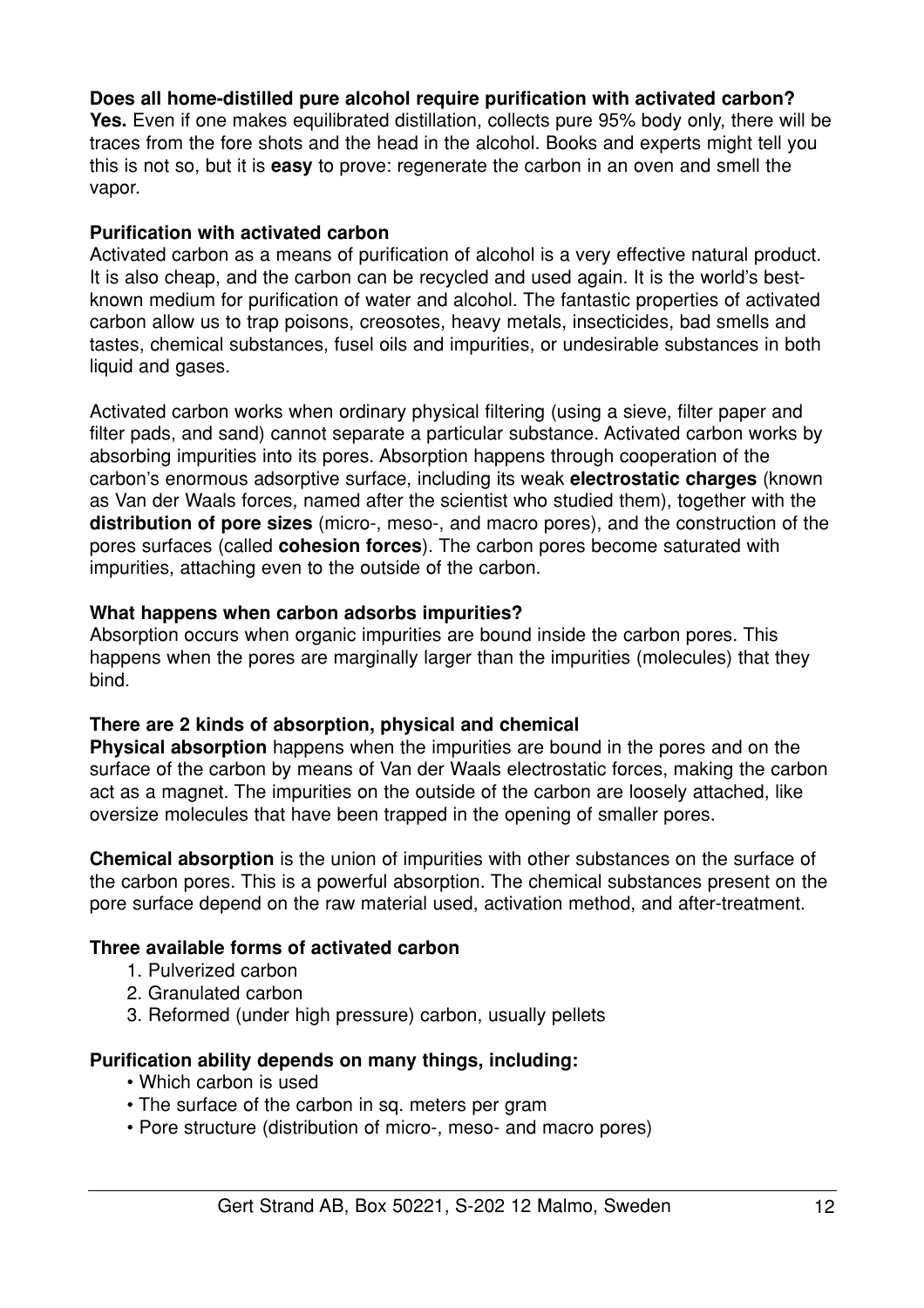#### **The substances that will be absorbed depend on:**

- The size of the molecules in the impurities (they must be smaller than the carbon pores)
- The density of the impurities
- The amount of impurities in the alcohol
- The boiling point of the impurities

The impurities must be small enough to fit in the carbon pores. An impurity with a higher boiling point is more easily absorbed, and adheres better than one with a lower boiling point. If the carbon becomes saturated, an impurity with a higher boiling point can eject a lighter impurity and take its place. This happens most easily on the carbon surface, where the impurities are loosely attached, but can even happen inside the carbon pores. This is why we **never** filter the same alcohol more than once through the pipe: the result would be worse.

#### **Temperature**

Room temperature works well, whereas purification in cold temperatures works less effectively, or not at all.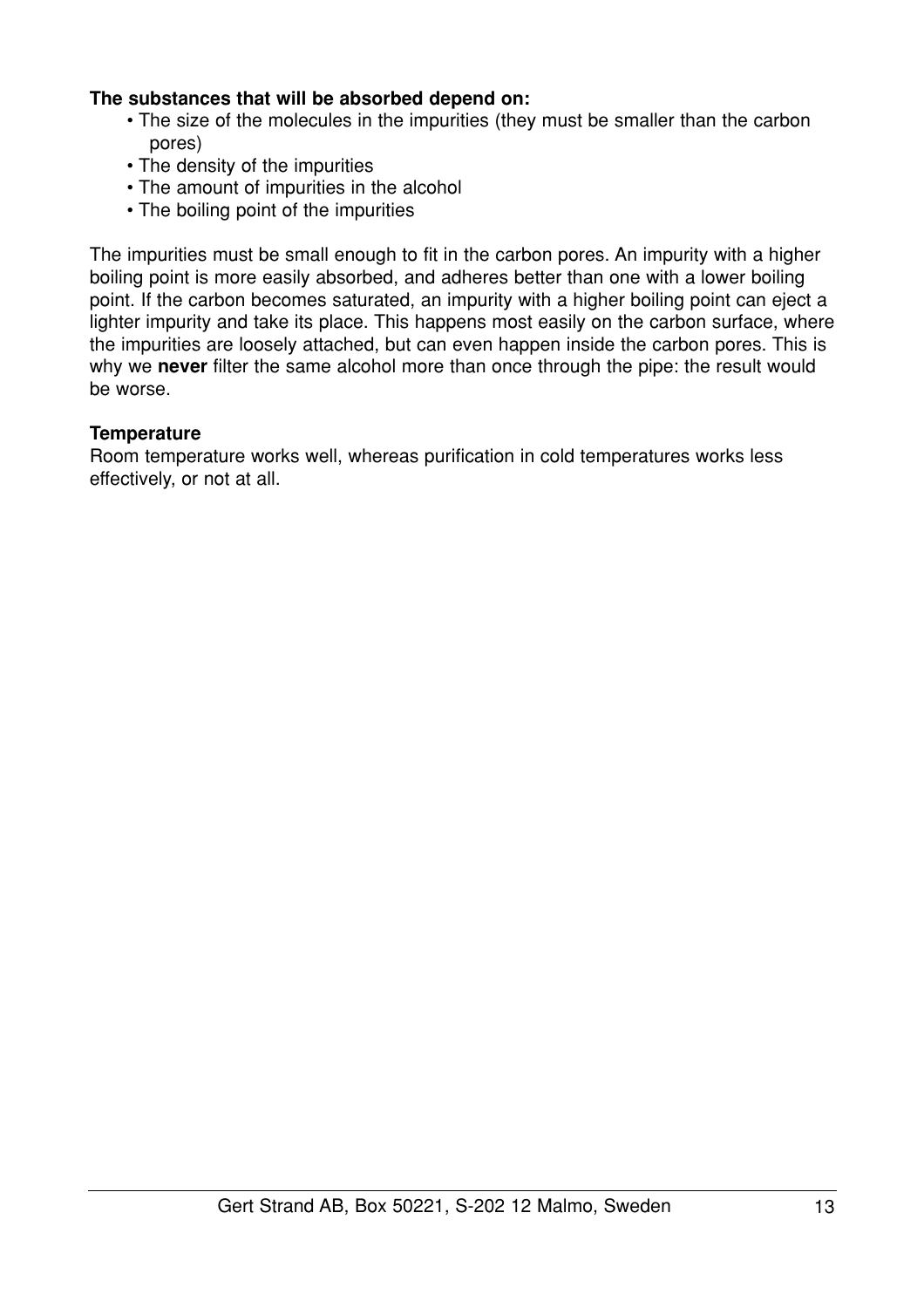#### **Purification methods**

- 1. Using pulverized carbon, which is sludge in the alcohol
- 2. Filtering the alcohol through granulated activated carbon

#### **Pulverized activated carbon**

Pulverized activated carbon **is not 100% effective** in purification of alcohol. If you want a really pure alcohol, you must use a tube filled with granulated activated carbon. But it is helpful to pre-treat the alcohol with pulverized activated carbon before ordinary purification. It is done as follows:

- 1. Mix 4 grams pulverized carbon per liter of alcohol.
- 2. Pour straight into the alcohol.
- 3. Let it stand at least 24 hours. NOTE: During this time, the mixture should be shaken at least four times.
- 4. Let the mixture clear for 24 hours or more, during which time the sediment sinks to the bottom and the alcohol clears.
- 5. Now siphon off the alcohol: the sediment is filtered.
- 6. Filter the alcohol in the usual way in a pipe filled with granulated activated carbon. Since the alcohol is already somewhat purified, the granules can work more easily.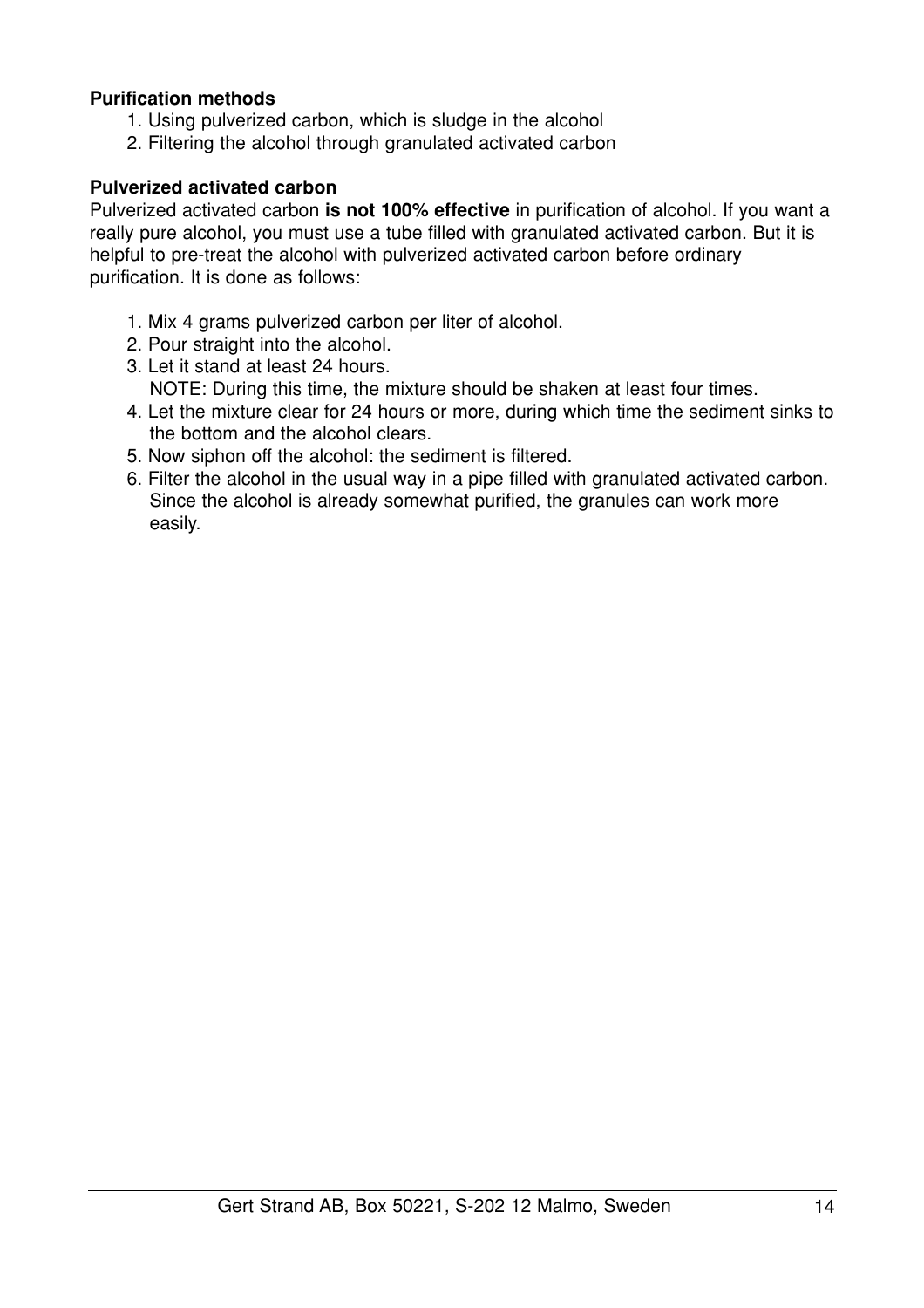#### **Granulated activated carbon**

Granulated activated carbon is used in thick layers, usually between 1.5-2.5 meters where the filtering takes place **through the carbon**. Inside the carbon, the alcohol runs through **the macro pores** in the granules. The layer is constructed by filling a pipe with activated carbon. For easily purified liquids, like water, a layer of 5-10 cm should be enough. Alcohol normally needs 1.5 meters. It does not matter if the layer (the length of pipe used) is higher, but if it is too thin, then purification will not take place. The pipe **must be at least 38 mm** in diameter otherwise a **"wall effect"** will be created and the alcohol runs past the carbon along the wall, **without** being purified.

For the filtering to really take place in the carbon, **the pipe must be free from air.** This means that the purification must take place in one continuous flow. The pipe must not be allowed to run dry. The carbon **must** also **be saturated** so that the alcohol immediately runs **through** the carbon. Neither should any channels be allowed to form in the carbon filled in the pipe. This will happen if you pour dry carbon into the pipe and then in the alcohol. **Channels** are formed in the carbon, through which the alcohol can escape unpurified, as in the **film of air** between the carbon granules. The carbon bed must be **correctly started.**

When water or alcohol is filtered through carbon, the first thing to happen is that the soluble substances left in the pores from manufacturing are **dissolved.** These are the substances that have not become gas and evaporated, **and have not been rinsed out** after manufacturing. It would be too expensive to completely rid the carbon of the substances. **All industrial filters are started up despite this,** and the carbon is **rinsed through before use.** Everyone who works with activated carbon knows that these **substances are present** in the carbon.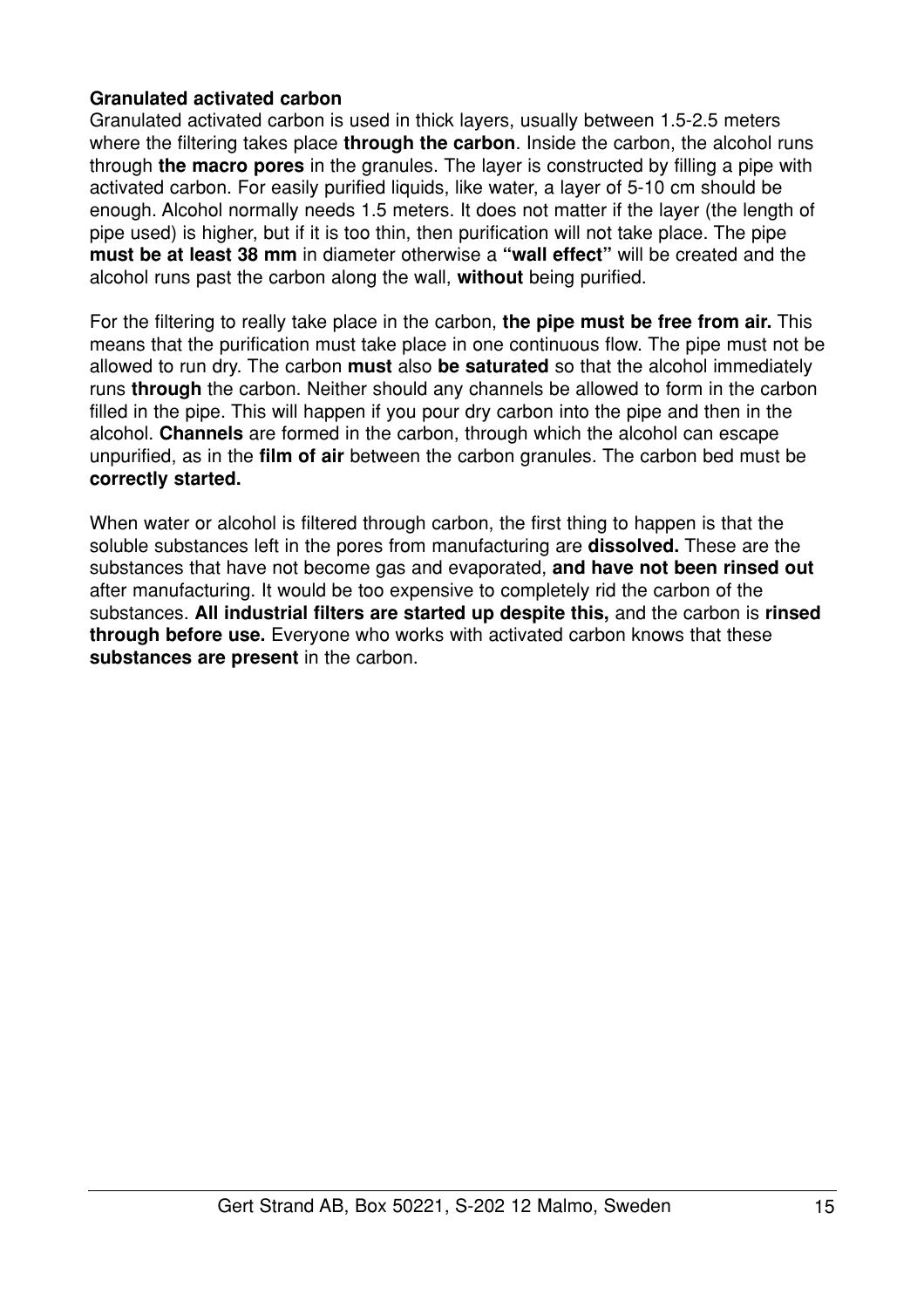The **substances (salts)** are easiest described as **soap-like.** When these substances are dissolved, the pH balance rises from 7 to nearly 10, and the carbon will not be as effective again until the pH balance has been restored to that of water or alcohol, approx. pH7 (neutral). Before the carbon is used for purification, **these substances must be washed or rinsed away:**

- 1. Before pouring the carbon into the pipe, mix the carbon (stirring vigorously) with 2- 3 times as much hot or boiling water in a stainless steel saucepan.
- 2. Discard the surplus water and repeat the process 4-5 times, ensuring that all soluble substances are dissolved away from the carbon.
- 3. Leave to stand **for 24 hours, giving the carbon time to soak up more water.**
- 4. Again, pour in hot or boiling water, stir and discard the surplus water. Attach 2-3 filter papers to the pipe and **fill it with warm water.**
- 5. Pour the **saturated** carbon into the pipe in such a way that it **always** remains in the water and all air is driven out.
- 6. **Tap the pipe** to make sure the carbon is properly settled and packed (positioned).
- 7. Filter at **least 2-5 liters of water** through the pipe, and fill up with alcohol before the water has run through the funnel, making sure the pipe does **not** run dry. If you let the funnel run dry by mistake, filter another 4-5 liters of warm water to get rid of all the air, and continue with alcohol **before** the last of the water has left the funnel. In this way the carbon is **started** up and **no air** remains in the pipe. The **air film** between and inside granules **disappears.**

Filtration must be **continuous;** the pipe must **not** be allowed to **run dry.** It is best to have a **large** funnel or container attached so that you don't have to keep filling all the time. It is all too easy to forget a filling and let air into the tube.

8. Lastly, pour a liter of water through the pipe to **get all the alcohol out.**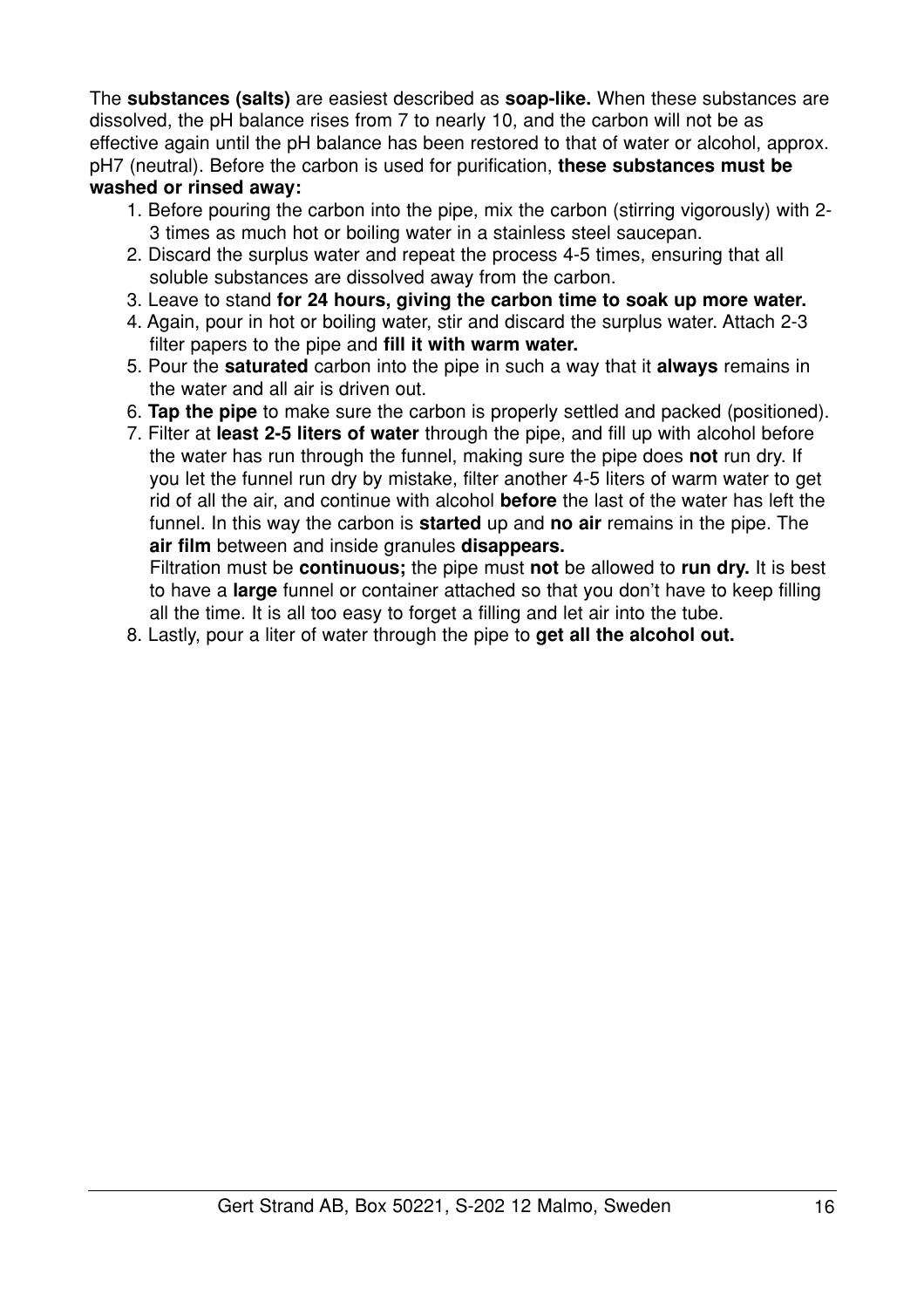#### **A filter bed of granulated activated carbon**

Activated carbon with both micro- and meso pores is needed.

The tube can be filled with several kinds of activated carbon, mixed or separately in layers. It is very common to use one carbon only. Activated stone carbon is the most popular.

As regards the filter bed, there are two things that can strongly affect the absorption. The smaller the carbon grains (the granulation) we have in the carbon, the greater the increase in the speed of diffusion (speed of passage / spread through the carbon) so that a more rapid contact takes place both outside and inside the carbon. With granules or pellets of 1-3 mm or larger, there is almost no contact, and impurities do not reach the meso- or micro pores. It does not work. But exactly the same carbon with a finer granulation works well.

What we want are grains as small as possible. But if the grains are too small, a blockage will occur in the pipe's carbon bed and no filtration will take place. Soft carbon from peat or wood is usually 0.25-1 mm in size, and harder varieties from coal or coconut shell around 0.4-0.85 mm. These are very good, suitable grain sizes, giving the alcohol large contact surface with the carbon.

The quality of activated carbon is presently so varied that varieties of carbon with larger grains are usually preferred e.g., 0.4-1.4 mm, to ensure faster filtration. That way, we know it will work - if not perfectly, at least well.

The second matter influencing the absorption is the speed of filtration. This is measured in Bed volume per hour (HSV, Hourly Space Velocity), i.e., the quantity of purified alcohol per hour in relation to the volume of the pipe. The volume is easiest measured by filling the pipe with water.

Bed volume per hour (HSV) is usually around 0.25 (very, very slow) when purifying alcohol, while water is usually purified at 2-3 HSV. For a pipe holding 1.7 liters, the maximum purification occurs at 4 dl per hour if the pipe is approx. 40 mm wide and the carbon grain 0.4-1.4 mm in size. If the filtering speed is higher, the carbon sometimes cannot manage proper purification. There are only three ways to speed this up:

- 1. A wider pipe
- 2. A longer pipe
- 3. Smaller carbon grains

It is not possible to have a pipe narrower than 38 mm, because this would create a "wall effect" in the carbon bed, where impurities escape filtration along the wall of the pipe. If we increase the width of the pipe, the alcohol **volume** per hour is increased without increasing the flow **speed.** Within the alcohol industry this filter is over 1 meter wide and pumping the alcohol through the carbon bed from below at 0.25 HSV regulates the HSV.

#### **Method comparison**

Using the method I describe and a Prestige activated carbon or another carbon of the same capacity, one can often filtrate much faster then 0.25 HSV.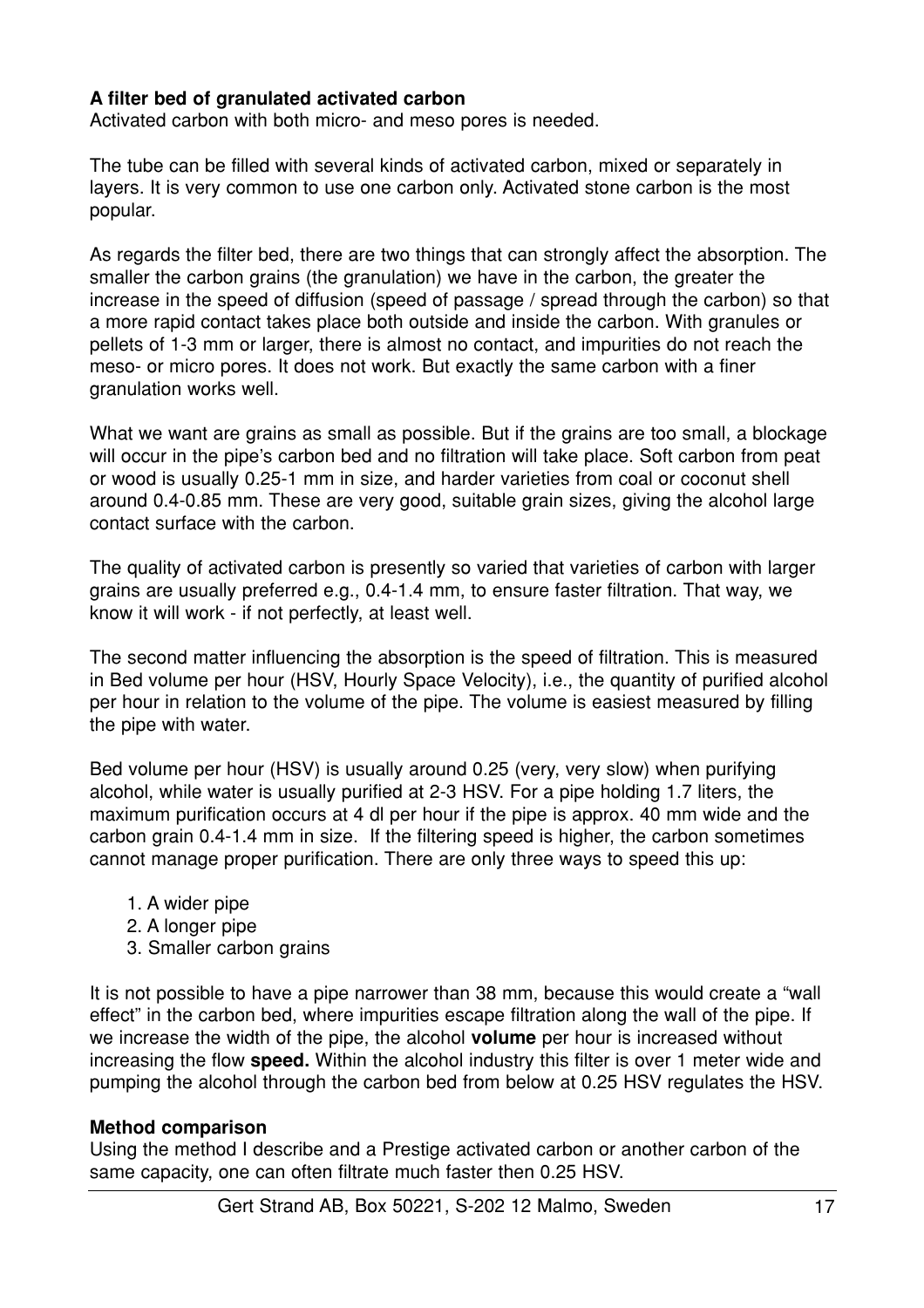To describe how good this **"pre-wetting"** method works is easy. To purify 5 liters of alcohol 40-50% one normally needs 1 tube 40 mm x 1.5 meter, then one more to take the last 10% volatiles that remain (this can be used again next time as first filtration).

With the pre-wetting method, the same can be done in one filtration in a 1-meter tube, sometimes shorter.



In the purification process, three zones are formed in the carbon bed (the pipe). At the top, nearest to where the unpurified alcohol is poured in, is a zone known as the **consumed zone.** 

Then comes a zone where the carbon is working and absorption of impurities is constant. This is the **Purification Zone** (MTZ).

After the MTZ zone, furthest down in the pipe, is a zone with activated carbon, which has not yet caught any impurities: **unconsummated carbon.**

During the purification process, the consumed zone and the purification zone will move farther and farther down the pipe until the unconsummated zone comes to an end. When this happens, all remaining impurities will pass through the bed and the alcohol filtration ceases.

Absorption occurs in the MTZ. The MTZ should be as **short** as possible. The larger the carbon grains (the smaller the contact surface) and the faster the speed of filtration (HSV), the longer the MTZ is. If the grains are 2-3 mm, the MTZ becomes longer that the pipe, and purification does **not** take place.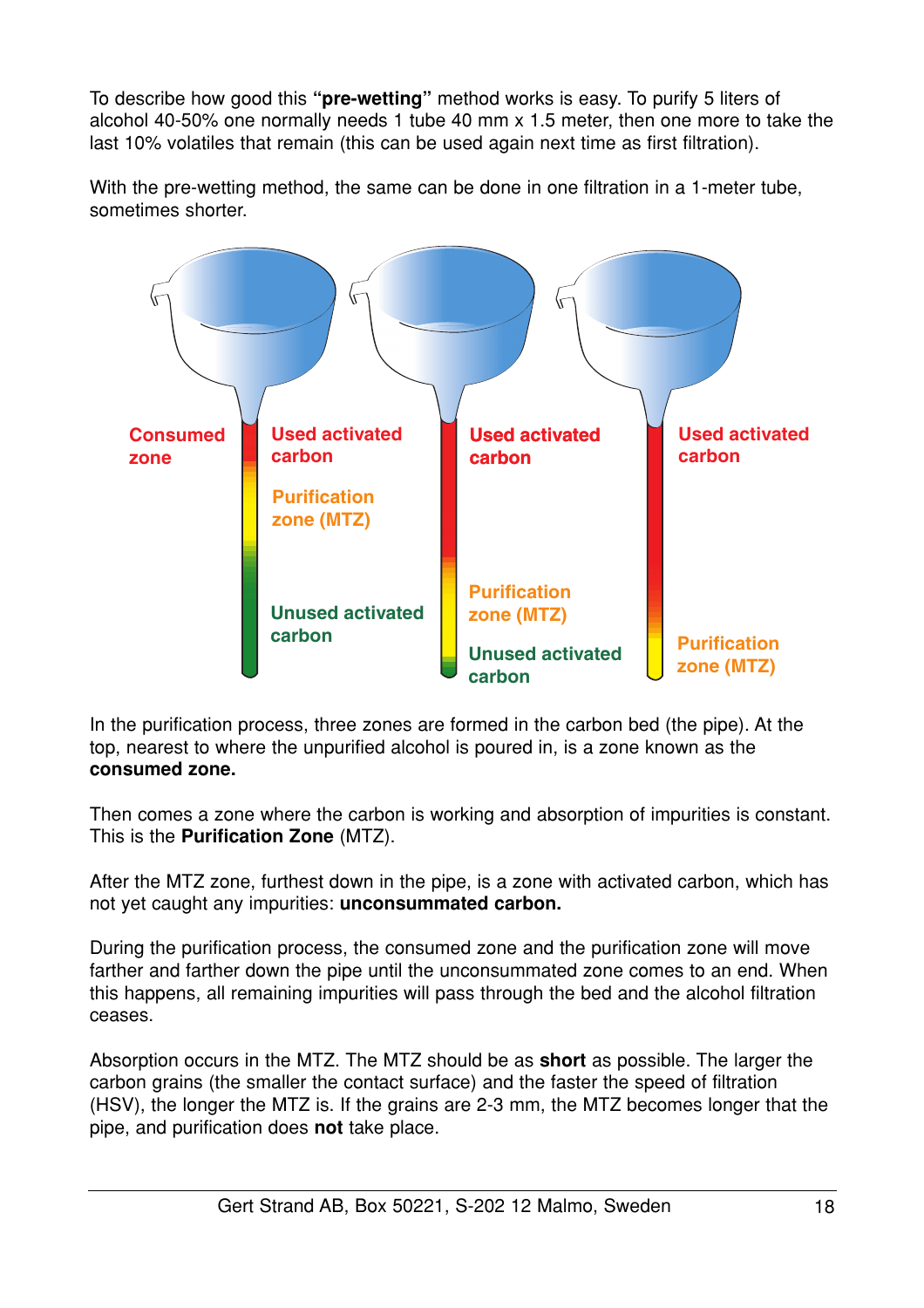#### **The MTZ can be shortened by:**

- 1. **Using smaller granules**, which gives greater contact surface, e.g., 0.4-0.85 mm.
- 2. **A slower filtration** speed (HSV), to give longer contact time.

#### **The filtration speed can be controlled by:**

- 1. Selecting the carbon grain size
- 2. Packing the carbon in the pipe
- 3. Impeding the flow

If you are using carbon with a larger grain size, e.g., 0.4-1.4 mm, change to one that is smaller. Tap on the pipe to pack as much carbon in as possible. Be careful not to pack the peat carbon (0.25-1 mm) too hard, or it will block the pipe.

Impeding it mechanically can also slow the rate of speed. This has to take place **at the end of the pipe,** never at the top, or you would get air in the pipe. You can apply more or denser filter papers, or build and attach a tap or similar device. A rubber bung with a length of tubing and an aquarium tap is one example. You must use food-grade materials with alcohol tolerance, which do not give off-flavors to the alcohol for the impeding process.

A short MTZ means you can purify larger volumes through the carbon. If you cannot get a suitably short MTZ, you must extend the pipe.

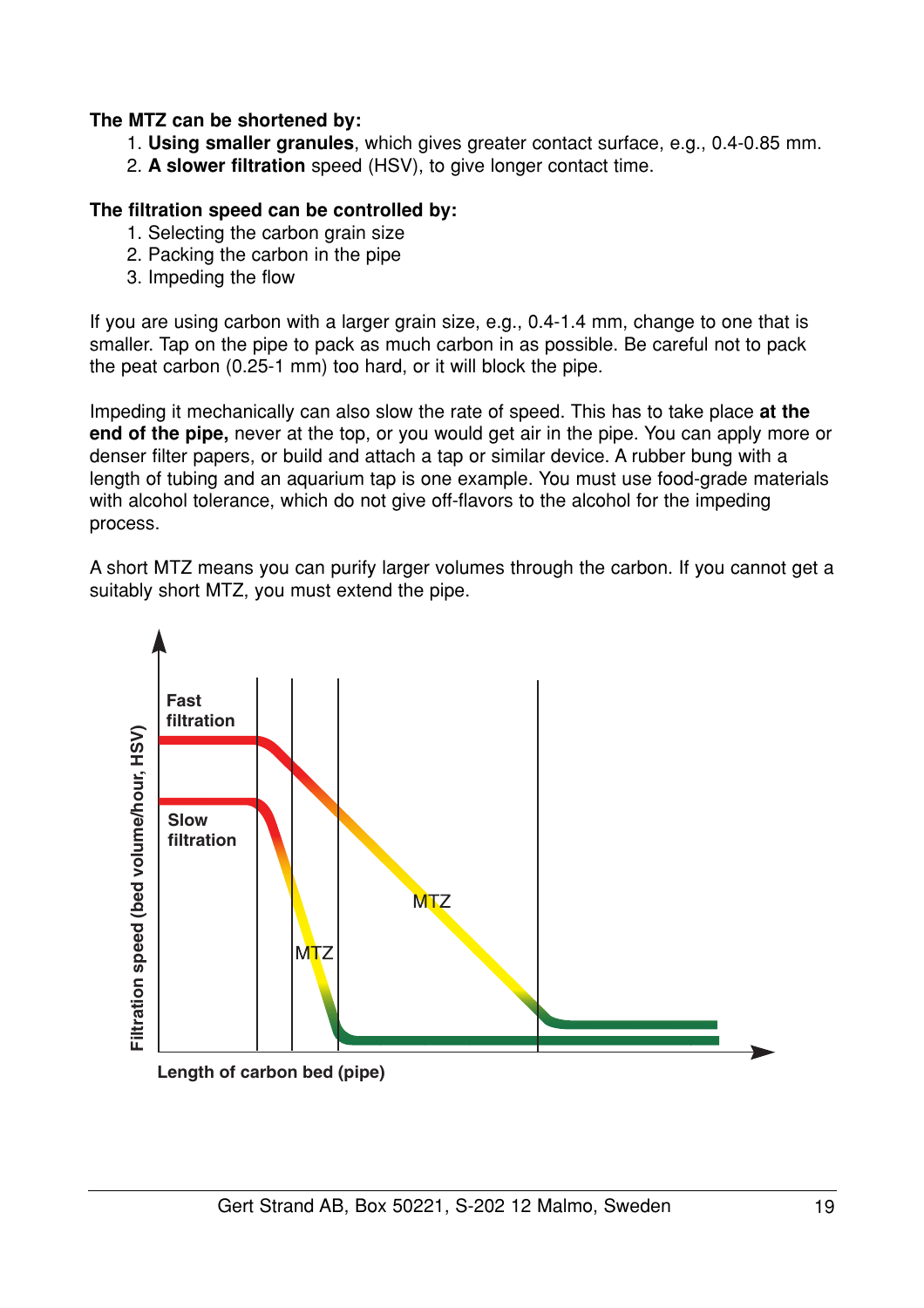#### **Recycling activated carbon.**

If you remove the impurities in the used activated carbon, it can be re-used. You can recover up to 80% of its effectiveness, which in practice is 100%, since one seldom uses the carbon to its limit. In theory this can be done as many times as you like. If the carbon is soft (e.g., peat carbon will degenerate with recycling), the grains become smaller every time. Hard varieties, like coconut or stone coal keep significantly better, and can be recycled hundreds of times.

#### **There are two ways to recycle activated carbon:**

- 1. With heat (thermal recycling)
- 2. With steam (steam recycling)

#### **Recycling with heat within the industry is done as follows:**

- 1. The carbon is dried.
- 2. It is then pre-heated so that the impurities in the carbon pores are carbonized.
- 3. The carbon is reactivated around 700-1000°C, when the carbonized impurities turn into gas and escape from the carbon. This is done in an oxygen-free environment to ensure that the carbon does not ignite. In this way, the pores become empty once again and the carbon can be reused.

It is not unusual for amateur distillers in some countries to **heat recycle** their activated carbon. **It is done as follows:**

Note: the carbon contains mostly fusel oils whose highest boiling point is 138°C. Fusel oils are higher alcohols like amyl, butyl and propyl alcohols and **their vapor is flammable**.

- 1. Begin by pouring the carbon into a sieve and rinsing it with hot water from the tap. If the carbon grains are 0.4-0.85 mm, they will go right through an ordinary kitchen sieve when rinsed, so you must get a sieve with a finer mesh or omit this step entirely.
- 2. Then, **boil** the carbon in water for 10-15 minutes, to dissolve some of the higher alcohols (already it has a 15-20% regeneration). Boil as long as it smells. Repeat if needed.
- 3. The carbon is then dried in a deep baking dish or roasting tray. When the carbon has dried, it is placed in an **electric** oven. **Note: keep the kitchen fan on and the window partly open, as the vapor can be flammable**.
- 4. Turn the oven on to 140°C or 150°C and heat up the carbon for 2-3 hours.
- 5. Turn the oven off and **let the carbon cool down** now it is ready to be used again.

Remember that the impurities leaving the carbon when it is heated have a very bad smell. Also note that the danger of recycling carbon in the oven is that **it can ignite.** Carbon made from wood or peat ignites at approx. 200°C and stone carbon at approx. 400°C. Stone carbon can sometimes be recycled in the oven at 300-350°C if one wants to do so.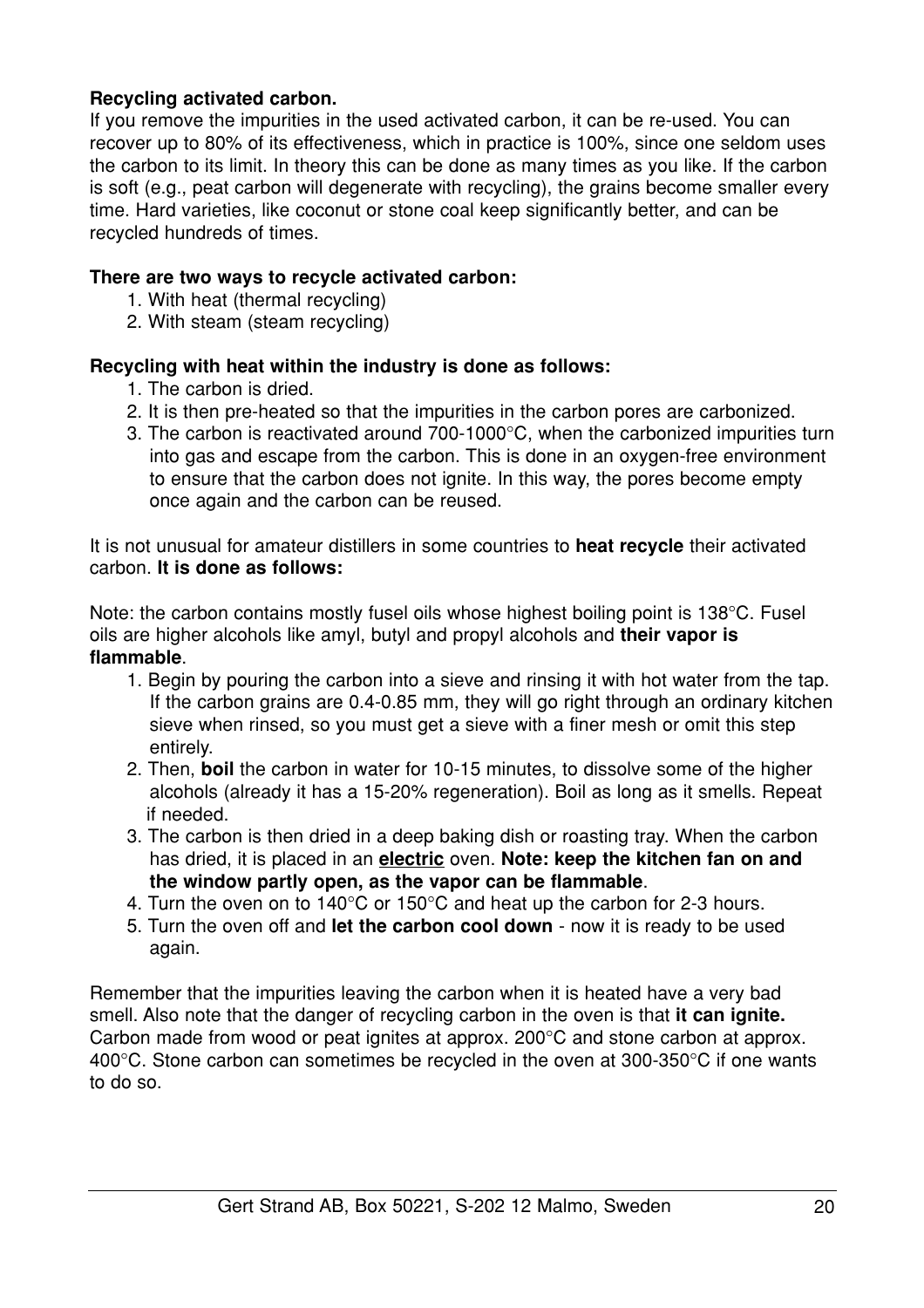**Recycling with steam** is common in the alcohol industry and is done in the following manner:

- 1. The filter is back-flushed with hot water. This is done downward from above, since these carbon filters always works upward from below.
- 2. After that, the steam is connected and forced through the carbon. This too is done downward from above. The steam is 120-130°C and very soon the carbon is heated to the same temperature. All fusel oils and impurities are flushed out of the carbon pores.
- 3. Finally the carbon is back-flushed and is ready for use again.

I don't know of any amateurs who recycle with steam. If you are distilling your own alcohol and recycling the carbon with heat or steam, please drop me, Gert Strand, an email and tell me of your experience (mailto: strand@partyman.se).

The recycling power of steam is very high, in fact the steam from a kettle is enough to recycle activated carbon. It is not impossible that in the future we will be able to connect an appliance to the still or a steam cleaner, and recycle the carbon this way. There are steam cleaners on the market, to buy or rent, with which you can steam clean walls, floors, houses and similar, in an environmentally friendly way, totally without chemicals.

Filling a large sieve with carbon in a layer of 5-10 cm deep and then blowing it clean with the steam from a steam cleaner shouldn't be too difficult. The steam from a good cleaner is 145°C, with a pressure of 4.5 bar, and the cleaning process can be left unattended for an hour or longer. The water dripping from the bottom of the sieve can be tasted. When the carbon is clean the water will taste like water. Send me an e-mail – mailto:strand@partyman.se – if you have tried this, with photos if possible.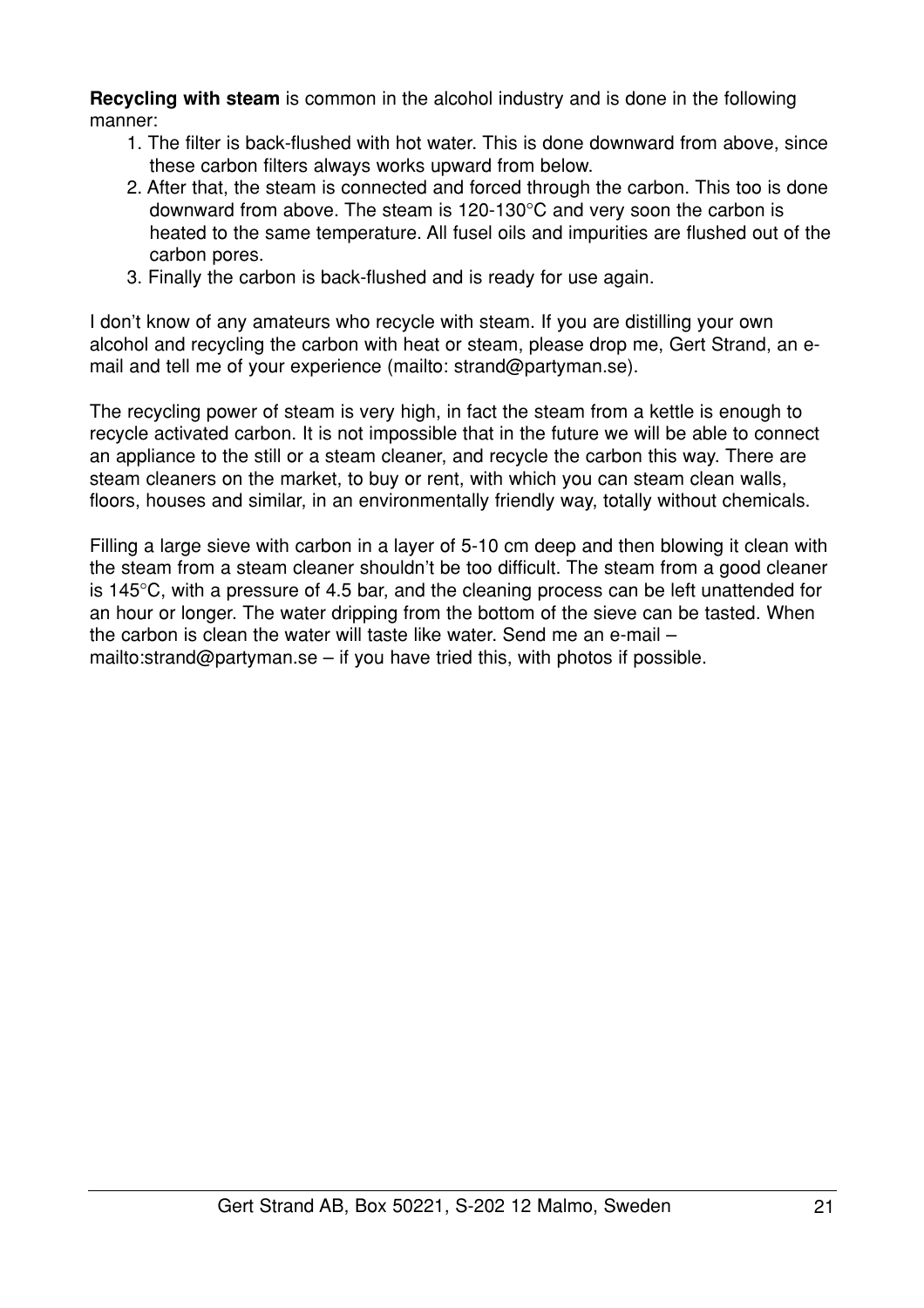#### **Effectiveness**

The information in this document is intended for use in countries where home distillation is legal. Note: Home distillation is prohibited in many countries. It is the responsibility of the reader to abide by the law in his/her home country. However, many countries also have freedom of information, which allows reading and writing on the subject. Here is the information on the effectiveness of high-quality activated carbon:

Activated carbon is more effective if high layers of granules are used. Fill a tube with granulated carbon. Normally a 1.5-meter-long tube with a 40-mm diameter is used. Filtration should be as slow as possible, without actually being blocked or stopped. The alcohol must flow **through** the carbon granules if the purification is to be as effective as possible. Make sure no alcohol bypasses the carbon, and make sure the tube is free from air.

#### **Effectiveness can be increased significantly Increase the purification effect of carbon by 100%**



1. Pour the carbon into a stainless steel saucepan and add at least twice as much hot or boiling water.



Stir with a large spoon and allow the carbon to sink to the bottom of the saucepan before discarding the surplus water. Repeat this process 4-5 times so that all soluble substances in the carbon pores are washed out and it is **saturated** with water.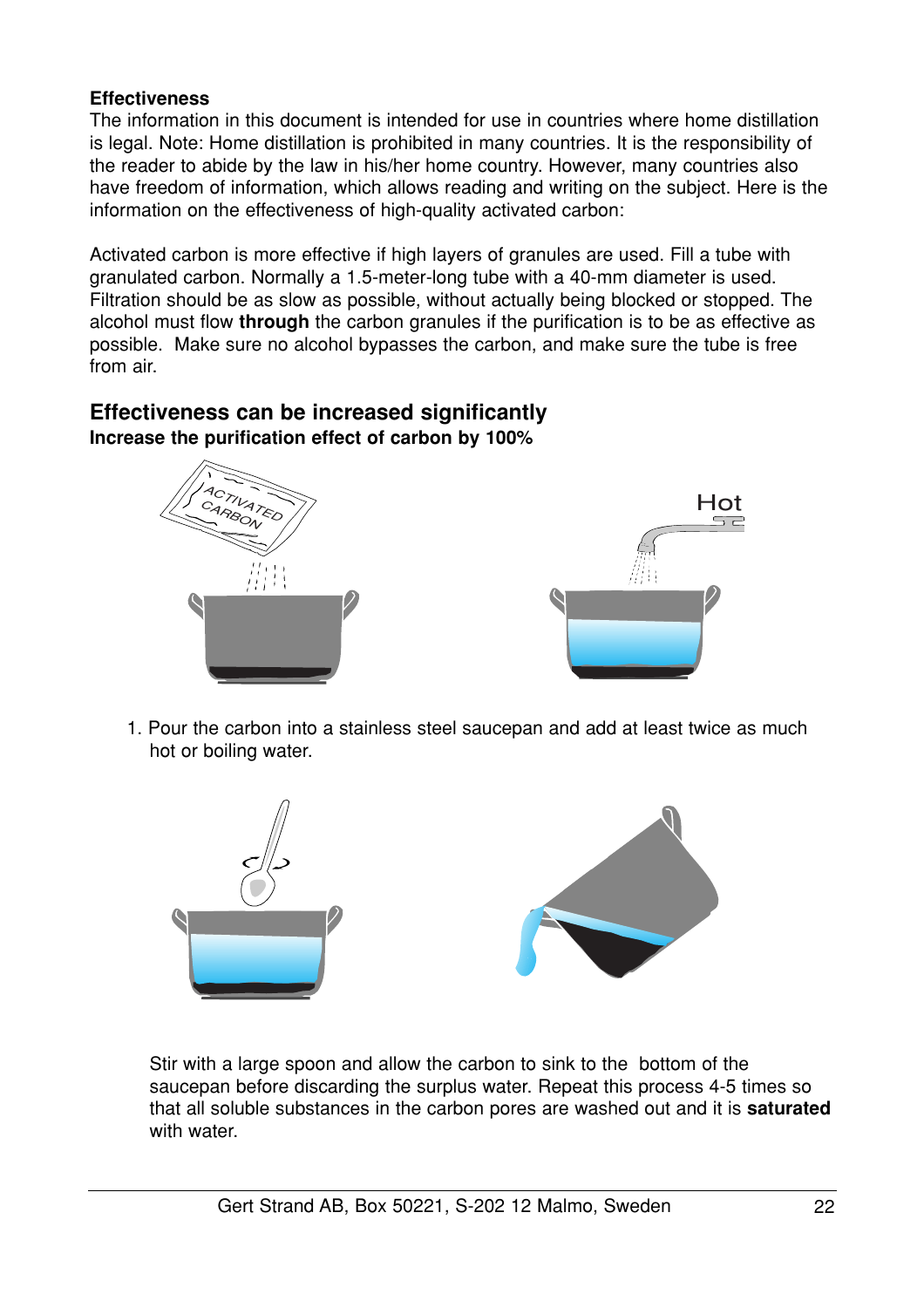

2. Attach 2-3 filters to the tube (Picture A), and completely fill the tube with warm water. Fill up with carbon, making sure it is poured into the water and all air is expelled (Picture B). Tap the tube to settle and pack the carbon. Filter 2-5 liters of water through the tube to flush out the remaining soluble substances (Picture C).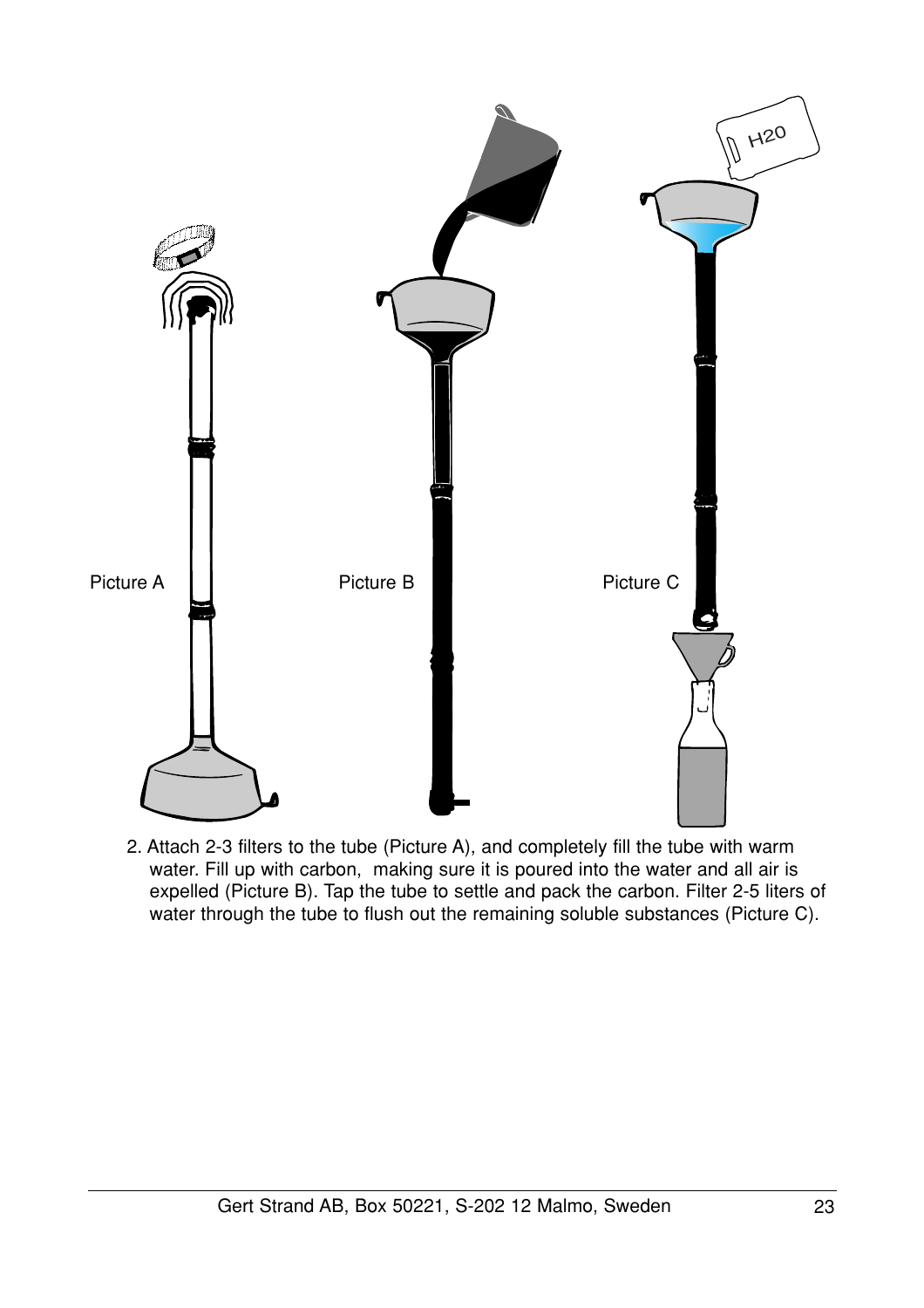

- 3. Pour in alcohol as the last drops of water drain from the funnel. Taste the filtered water/alcohol, and as soon as the alcohol emerges, let it run into a container. Cover the funnel with a lid to avoid vaporization of the alcohol.
- 4. When the last drops of alcohol leave the funnel, pour in a liter of water to ensure that all alcohol is filtered through. Again, taste the filtered alcohol/water, and discard the water.
- 5. This way, the carbon is started, and all air in the tube is expelled. It also eliminates the bypass "channels" formed when using dry carbon, and prevents changes in the pH-value (from 7 to 10) that normally occur when the soluble substances in the carbon are dissolved in water or alcohol. Once the carbon has been **heated and soaked**, and when all air is expelled from

the tube, the alcohol will flow **through** the channels in the carbon, and not escape unfiltered. Effectiveness is increased by at least 100%, giving a cleaner alcohol, and it is possible to filter twice the volume **much** faster.

The diameter of the tube should not be less than 38 mm. If it is, too much alcohol escapes unfiltered along the inner wall (wall effect).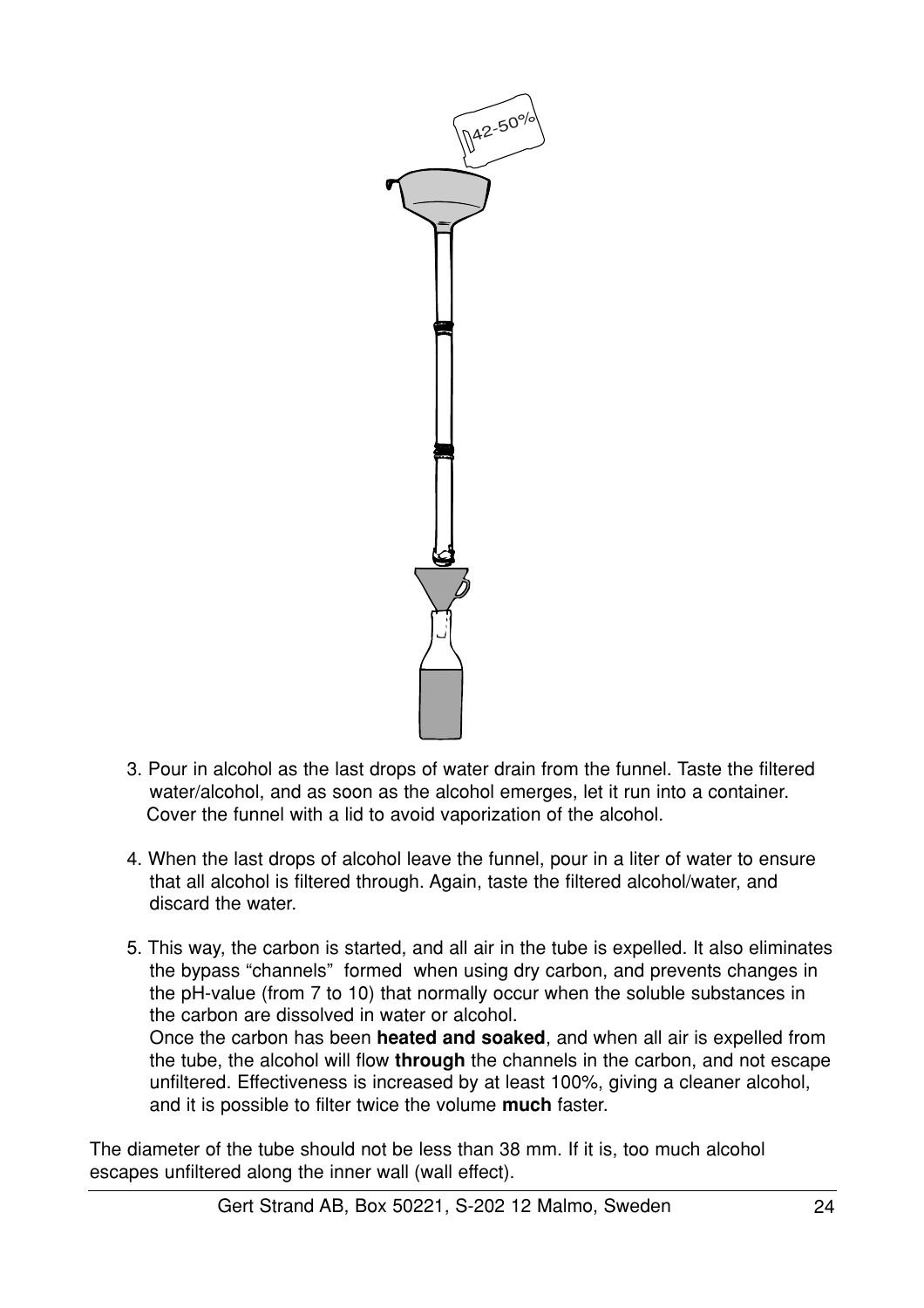#### **Increase the purification effect of carbon by 150%**



1. Pour the carbon into a stainless steel saucepan, and fill with at least twice as much boiling water.



2. Stir with a large spoon, allow the carbon to sink to the bottom of the saucepan before discarding the surplus water. Repeat the process 4-5 times, making sure all soluble substances in the carbon have been washed out.



Cover with boiling water, put a lid on the saucepan, and **leave it to soak for 24 hours.** It is **the internal wetting** within the carbon granule that **mostly increase the purification** effect. Those 24 hours add 50% more so we can use **the whole capacity** of the activated carbon.

- 3. Discard surplus water and cover once more with hot or boiling water.
- 4. Stir and pour off remaining water.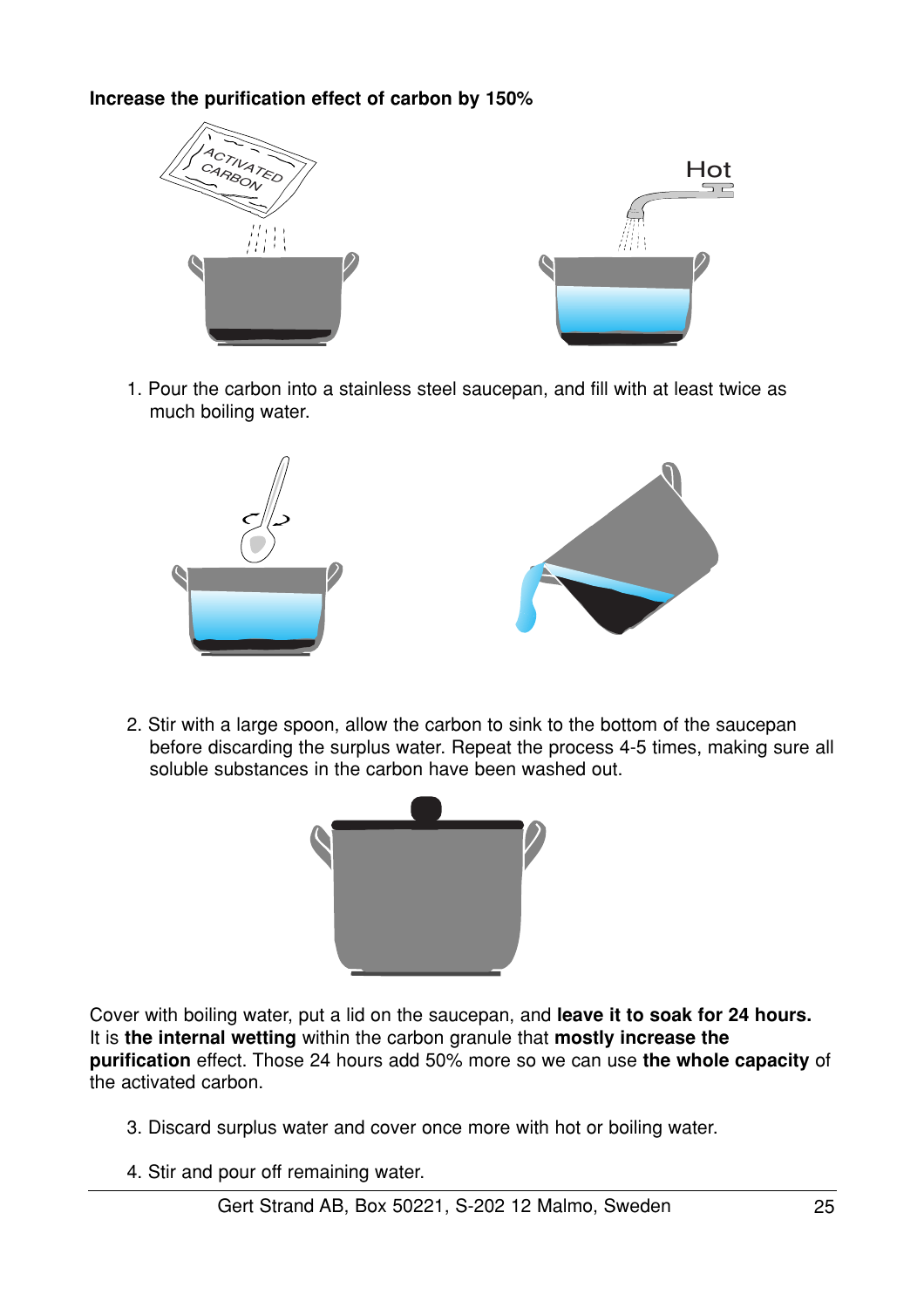

5. Attach 2-3 filters to the tube (Picture A),and fill completely with warm water. Fill up with carbon, making sure it is poured into the water and all air is expelled (Picture B). Tap the tube to settle and pack the carbon. Filter 2-5 liters of water through the tube to flush out the remaining soluble substances (Picture C).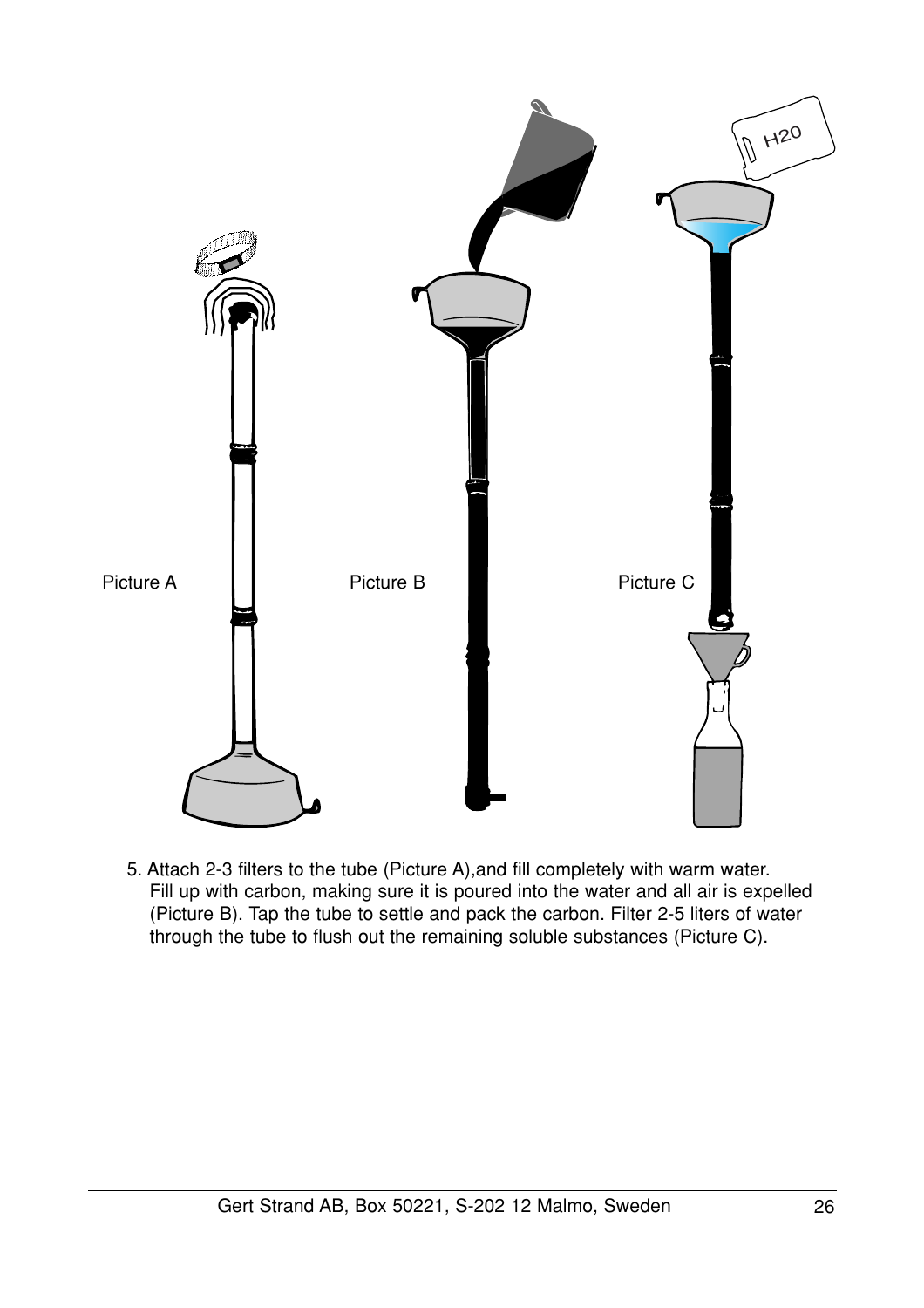

- 6. Pour in alcohol as the last drops of water drain from the funnel. Taste the filtered water/alcohol, and as soon as the alcohol emerges, let it run into a container. Cover the funnel with a lid to avoid vaporization of the alcohol.
- 7. When the last drops of alcohol leave the funnel, pour in a liter of water to ensure that all alcohol is filtered through. Again, taste the filtered alcohol/water, and discard the water.
- 8. This way, the carbon is started, and all air in the tube is expelled. It also eliminates the bypass "channels" formed when using dry carbon, and prevents changes in the pH-value (from 7 to 10) that normally occur when the soluble substances in the carbon are dissolved in water or alcohol. Once the carbon has been heated and **soaked,** and when all air is expelled from

the tube, the alcohol will flow **through** the channels in the carbon, and not escape unfiltered. Effectiveness is increased by at least 100%, giving a cleaner alcohol, and it is possible to filter twice the volume **much** faster.

The diameter of the tube should not be less than 38 mm. If it is, too much alcohol escapes unfiltered along the inner wall (wall effect).